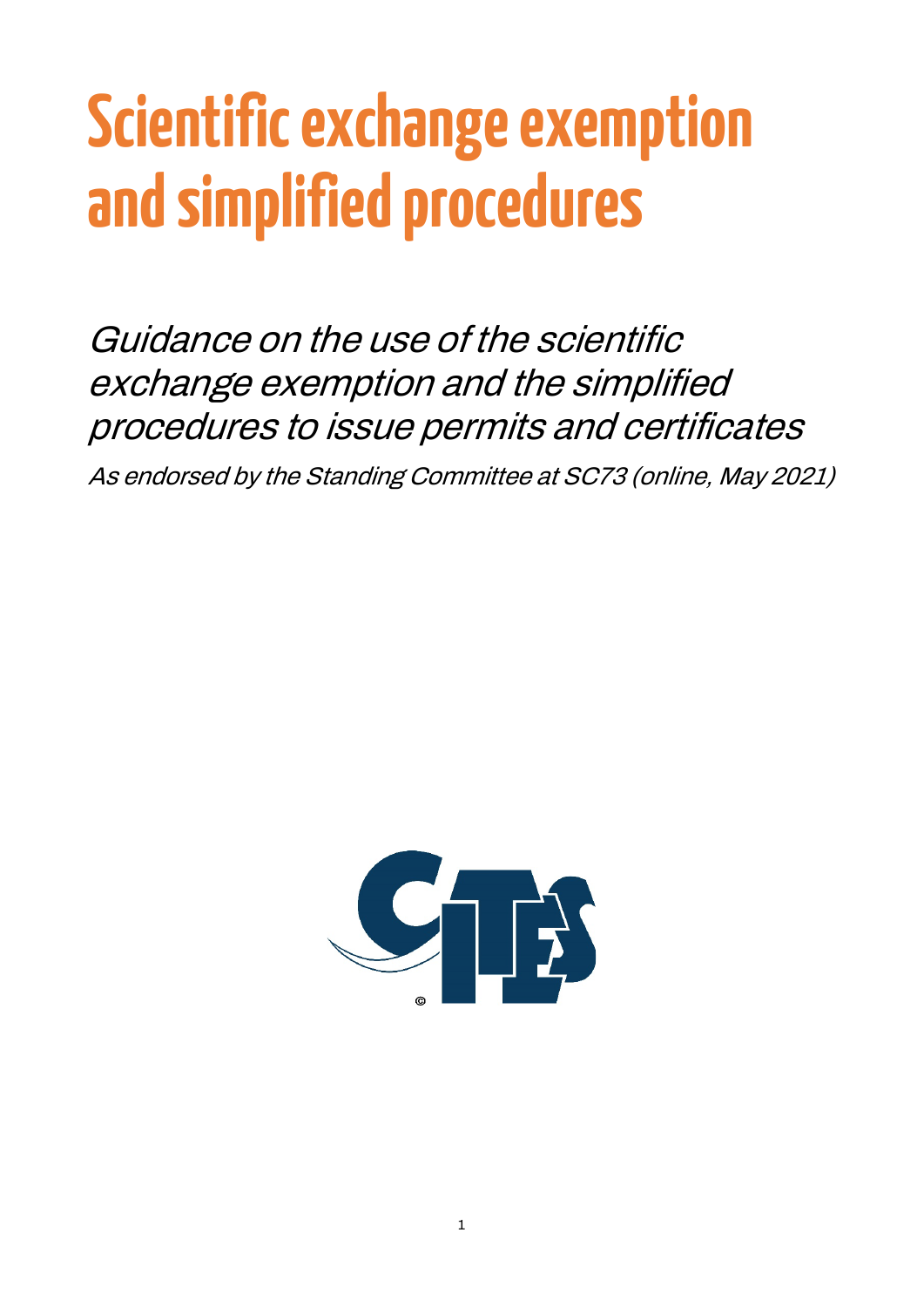# <span id="page-1-0"></span>**Contents**

| I.             |    |  |
|----------------|----|--|
| Ш.             |    |  |
| III.           |    |  |
| $\mathbf{1}$ . |    |  |
| 2.             |    |  |
| 3.             |    |  |
| 4.             |    |  |
| 5.             |    |  |
| 6.             |    |  |
| 7.             |    |  |
| 8.             |    |  |
| 9.             |    |  |
|                |    |  |
| 11.            |    |  |
|                |    |  |
| IV.            |    |  |
| 1.             |    |  |
| 2.             |    |  |
| 3.             |    |  |
| 4.             |    |  |
| 5.             |    |  |
| 6.             |    |  |
| 7 <sub>1</sub> | 14 |  |
| 8.             |    |  |
| 9.             |    |  |
|                |    |  |
| V.             |    |  |
| VI.            |    |  |
|                |    |  |
|                |    |  |
|                |    |  |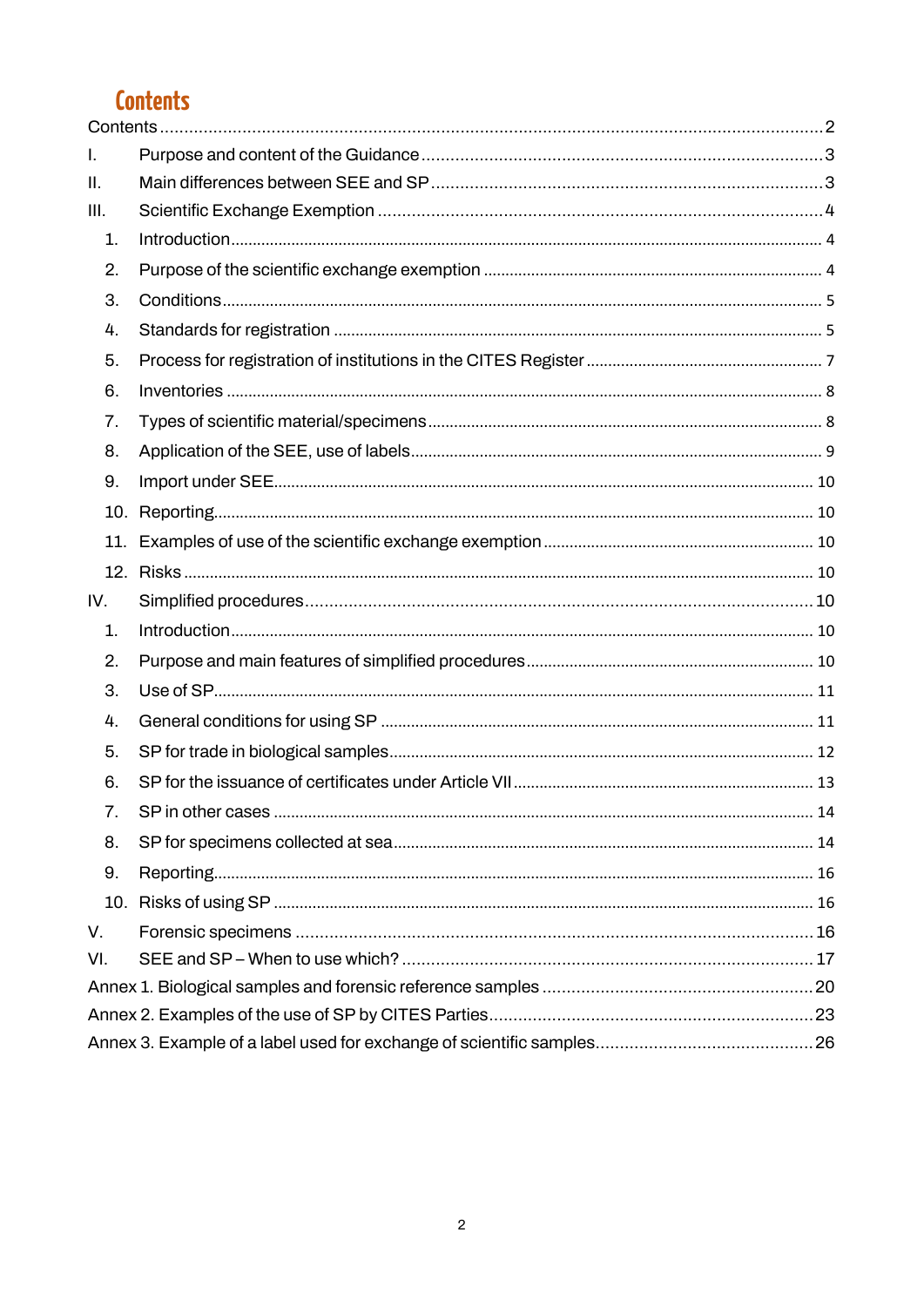# <span id="page-2-0"></span>**I. Purpose and content of the Guidance**

This guidance has been prepared by the CITES Secretariat at the request of the Conference of the Parties at its 18th meeting (Geneva, Switzerland, August 2019) in [Decision 18.171.](https://cites.org/eng/dec/valid17/82202) The main audience of the guidance is the national CITES Management Authorities, but any person, organization or company involved in expediting CITES specimens across international borders may find the guidance useful.

The purpose of the guidance is to:

- increase awareness of the scientific exchange exemption (SEE) provided in Article VII, paragraph 6, of the Convention and the simplified procedures (SP) established in Resolution Conf. 12.3 (Rev. CoP18) by Authorities and by possible 'beneficiaries' and provide nonbinding guidance on their use;
- facilitate a better understanding of the benefits and the risks of using these procedures; and
- remove misperceptions and explain the similarities and differences between the two procedures.

The Secretariat is conscious that this guidance for SEE and SP is prepared after many Parties have developed legislation and procedures in this regard. Such Parties are invited to review existing processes and consider bringing them in line with the non-binding guidance, as they see appropriate and necessary.

The guidance is organized in the following way: First the main differences between SEE and SP are outlined. The two procedures, SEE and SP, are then explained in more detail. A specific section is dedicated to wildlife forensic specimens that can be transferred under both procedures, but for different purposes. A few concrete examples to illustrate the use of one or the other set of provisions are included in section VI. Annex 1 contains the lists of biological samples that can be exchanged under the two procedures. Annex 2 contains examples of actual use by Parties of SP and Annex 3 contains an example of a label used under the SEE.

# <span id="page-2-1"></span>**II. Main differences between SEE and SP**

- Scientific Exchange Exemption (SEE) is an **exemption** from the normal procedures while Simplified Procedures (SP) allows for applying **normal procedures** in a simplified manner when certain specified circumstances and conditions are met.
- SEE is a transaction that is exempt from normal CITES regulations between an exporting and an importing registered institution (museum, laboratory, forensic research institution, etc.)
- For SP, no prior registration of the exporter or importer is required.
- SP may be used for **commercial** or non-commercial purposes, while SEE can only be used for non-commercial loan, donations and exchanges.

The table below provides an overview of the main features of SEE and SP.

Table 1: Overview of the main features of SEE and SP

| <b>Requirements</b>                                                                                      | <b>Scientific Exchange</b>          | <b>Simplified Procedures</b> |
|----------------------------------------------------------------------------------------------------------|-------------------------------------|------------------------------|
| CITES permit or certificate<br>required                                                                  | No (a label is required<br>instead) | Yes                          |
| Registration of beneficiaries<br>and institutions under certain<br>conditions                            | Yes                                 | <b>No</b>                    |
| Transactions should be<br>recorded in the annual report<br>submitted by each Party to<br>the Secretariat | Yes (if possible)                   | Yes                          |
| Covers species included in all<br>three Appendices of CITES                                              | Yes                                 | Yes                          |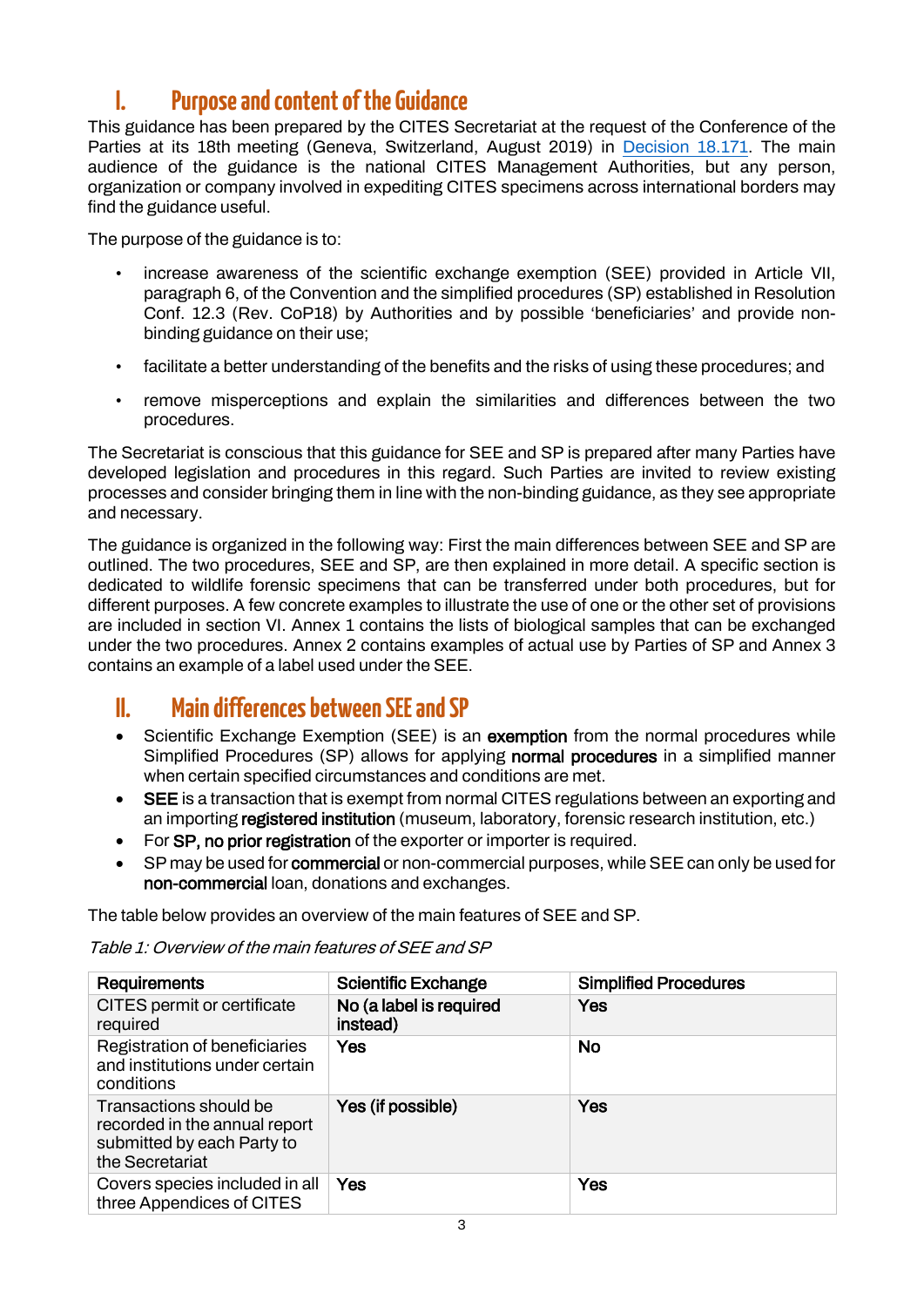| Requirements                                                                                                | <b>Scientific Exchange</b> | <b>Simplified Procedures</b>                                                                                                                                                                                |
|-------------------------------------------------------------------------------------------------------------|----------------------------|-------------------------------------------------------------------------------------------------------------------------------------------------------------------------------------------------------------|
| All specimens covered<br>(See Annex 1 of this<br>guidance)                                                  | No.                        | Yes*                                                                                                                                                                                                        |
| Only specimens that are<br>registered and<br>catalogued/databased                                           | Yes                        | <b>No</b>                                                                                                                                                                                                   |
| Specimen or container carry -<br>or accompanied by - a label<br>issued or approved by the MA                | Yes                        | <b>Yes</b> for biological samples of the<br>type and size specified in Annex<br>4 to Resolution Conf. 12.3 (Rev.<br>$CoP18$ ) – in addition to the<br>CITES permit or certificate<br>No for other specimens |
| Only trade with no or<br>negligible impact on the<br>conservation of the species in<br>the three Appendices | Yes                        | Yes                                                                                                                                                                                                         |
| Transactions for commercial<br>purposes allowed                                                             | <b>No</b>                  | Yes                                                                                                                                                                                                         |

\* where trade will have no or negligible impact on the conservation status of the species concerned

# <span id="page-3-0"></span>**III.** Scientific Exchange Exemption

## 1. Introduction

<span id="page-3-1"></span>Articles III, IV and V of the Convention provide conditions and procedures for the granting of CITES permits and certificates that are required for trading in CITES specimens to ensure that such trade is legal, sustainable and traceable.

Paragraph 6 of Article VII of the Convention includes an exemption known as 'the scientific exchange exemption' allowing registered scientific institutions to exchange CITES specimens without applying the requirements of Articles III, IV or V. No CITES permits or certificate is required for such an exchange, although the specimen must carry a label issued or approved by a Management Authority of the State that registered the institution.

Art. VII, paragraph 6 of the Convention:

The provisions of Articles III, IV and V shall not apply to the non-commercial loan, donation or exchange between scientists or scientific institutions registered by a Management Authority of their State, of herbarium specimens, other preserved, dried or embedded museum specimens, and live plant material which carry a label issued or approved by a Management Authority.

## 2. Purpose of the scientific exchange exemption

<span id="page-3-2"></span>The purpose of the exemption is to:

- encourage collaborative scientific research, including forensic research, on wild fauna and flora for conservation purposes;
- reduce the potential impact of scientific research by limiting the take of specimens from the wild; and
- Ensure smooth and rapid loan, donation and exchange among registered scientific and forensic research institutions.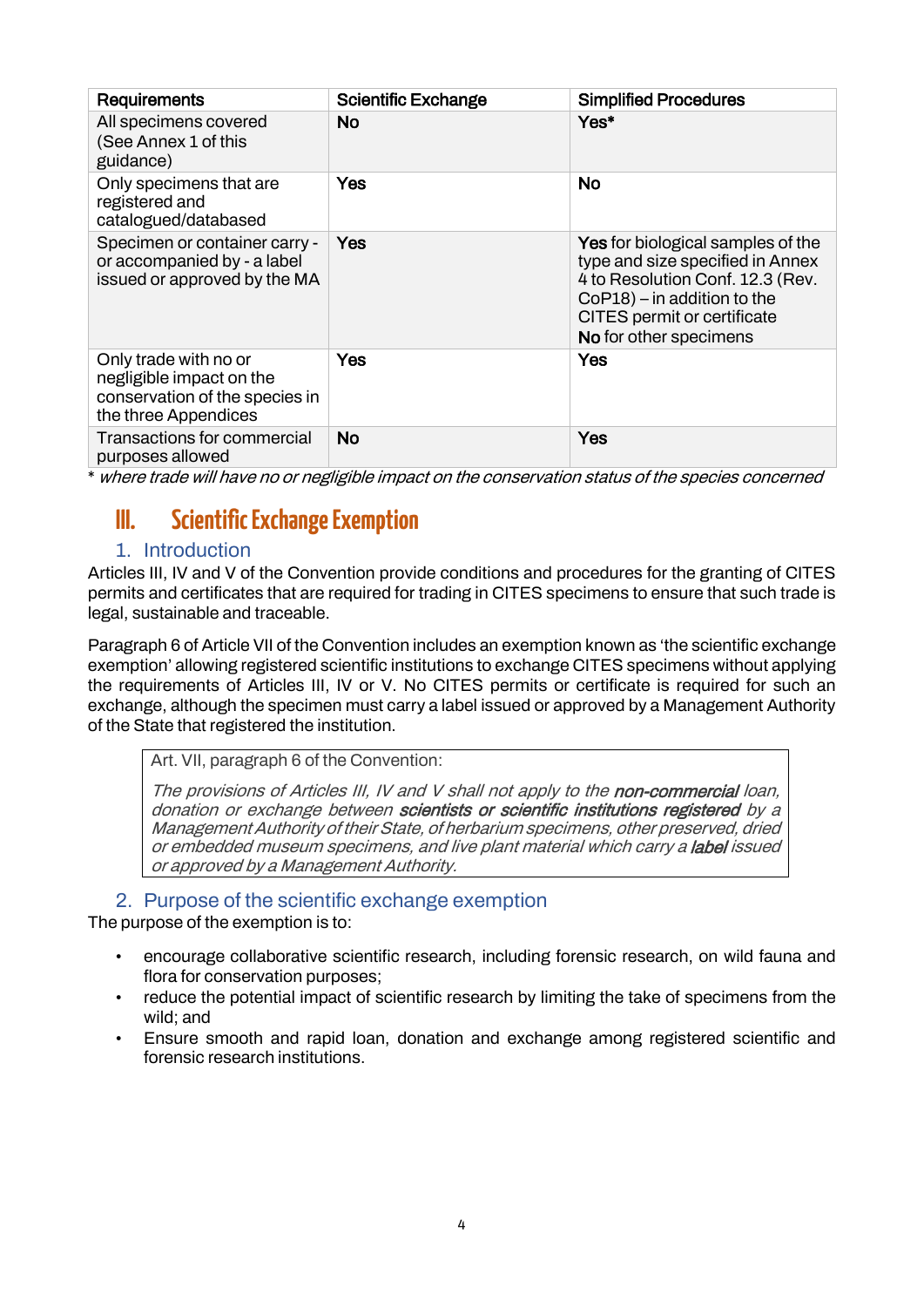## 3. Conditions

<span id="page-4-0"></span>The recommended conditions that apply for the exemption are further specified in [Resolution Conf.](https://cites.org/sites/default/files/document/E-Res-11-15-R18.pdf)  [11.15 \(Rev. CoP18\)](https://cites.org/sites/default/files/document/E-Res-11-15-R18.pdf) on Non-commercial loan, donation or exchange of museum, herbarium,

diagnostic and forensic research specimens, and are summarized below and explained in further detail in the following sections.

- The scientists, scientific institutions and forensic research institutions must be registered in the register of the CITES Secretariat [\(CITES Register\)](https://cites.org/eng/common/reg/e_si.html) by a Management Authority of their hosting State in accordance with certain standards;
- The exemption is only applicable to animal (non-live) and plant specimens, as shown in Table 2;

Scientific institutions with an international remit would need to be registered by the MA of the country in which they are located.

- Scientific materials must to be shipped in containers with a label issued or approved by authorized by the Management Authority that registered the institution;
- The loan, donation, or exchange must be of a non-commercial nature;
- The registered institution must report annually on the use of the exemption to the Management Authority of the hosting State.

## 4. Standards for registration

<span id="page-4-1"></span>The standards for registration of scientific institutions and forensic research institutions with the Management Authority are contained in paragraphs 3 g) vi) and 3 g) vii) of Resolution Conf. 11.15 (Rev. [CoP18\),](https://cites.org/sites/default/files/document/E-Res-11-15-R18.pdf) respectively. The Resolution contains no specific standards for the registration of individual scientists. Although it is possible under the Convention for individuals to benefit from the exemption, the Resolution recommends that scientists who keep private collections be encouraged to affiliate with registered scientific institutions in order to take advantage of the exemption. Most scientists are generally affiliated with at least one institution.

In order to facilitate the exchange and ensure due diligence, Parties have agreed that only scientific, including forensic research, institutions registered with the Management Authority of their hosting State, and included in the CITES Register can exchange under the SEE. It does not matter whether they are registered as a scientific or a forensic research institution.

When the first version of this Resolution was adopted at CoP2, the Parties agreed that *bona fide* scientific research institutions should be permitted to exchange easily amongst themselves specimens already part of their collections and that such exchanges involve only the bare minimum of formality necessary to ensure that such procedures are not used to circumvent the intent of the Convention; an agreed list of institutions to use the procedure would be a necessary prerequisite. It is thus recommended that Parties facilitate the registration so that all scientific and forensic research institutions meeting certain standards and determined to be *bona fide* can take advantage of the exemption. These standards are set out below.

#### Standards for registration of scientific institutions

Scientific institutions should meet the following standards for their registration:

- The institutions should be **bona fide**
- Collections of animal or plant specimens, and records ancillary to them, are permanently housed and professionally curated;

Bona fide in this context means that the Scientific Authority has no reason not to trust the institution.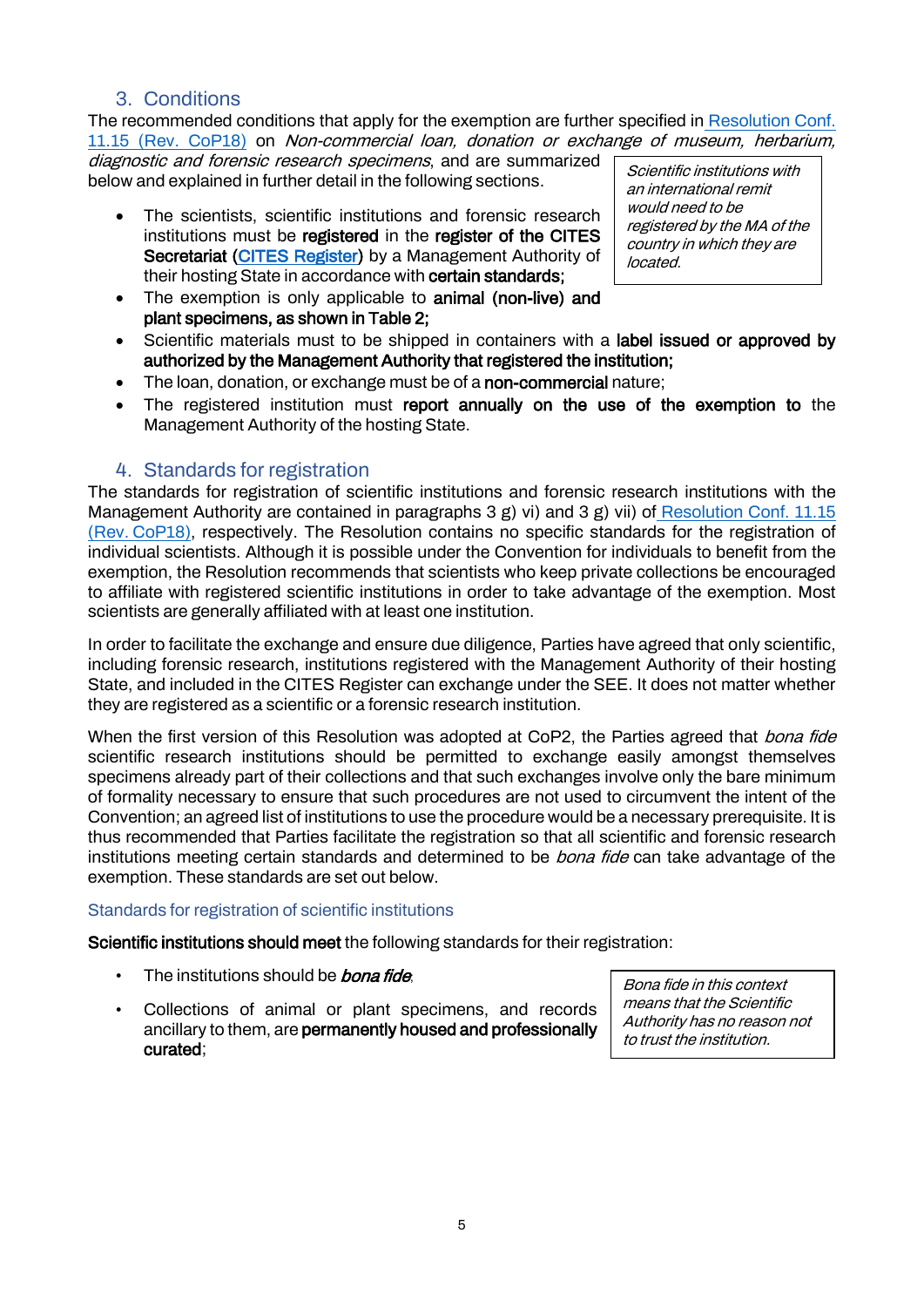- Specimens are accessible to all qualified users, including those from other institutions; and all accessions are properly recorded in a permanent catalogue;
- Permanent records of loans, donations, and transfers (exchanges) to other institutions are maintained;
- Specimens are acquired primarily for purposes of research that is to be reported in scientific publications;
- Specimens are prepared and collections arranged in a manner that ensures their utility; and
- Accurate data are maintained on specimen labels. permanent catalogues and other records.

The CITES Management Authority (MA) of the hosting State should seek the advice from the competent CITES Scientific Authority (SA)

The term qualified users, including those from other institutions is not further qualified in the Resolution, but would include other scientific institutions in the same territory as so determined by the hosting State, including international and regional institutions. If such "other institutions" are located in the territory of a different State, they should be included in the CITES Register to be able to exchange under SEE.

on whether it considers that the standards are met by a scientific institution seeking to be included in the register. The national legislation of the hosting State may include additional conditions and requirements for registration.

#### Standards for registration of forensic research institutions

A forensic research institution is a laboratory that is mandated by the government to provide forensic research and analysis in wildlife law enforcement investigations. The intention is to facilitate the exchange of reference samples to support the development and application of analytical methods. If the laboratory is not mandated to provide forensic research and analysis, it might be able to seek registration as a *scientific institution* if it meets the required standards.

- Forensic research institutions should be determined by the Management Authority as suitable to provide wildlife forensic analysis;
- Animal or plant specimens acquired primarily for purposes of research or to expand forensic research capabilities through the development of wildlife reference databases – should be properly recorded in a permanent catalogue;
- Permanent records should contain information about **loans and transfers** to other institutions and the purpose of the transaction;
- Institutions should make reference to their quality management system used for research conducted; and
- Accurate data, for example scientific name, weight, geographical origin, source code, purpose and result of research, should be recorded in the permanent catalogue, and specimens should be accurately and adequately labelled.

It is recalled that, in the CITES 'Directory of laboratories eligible and willing to be included in an [electronic directory of wildlife forensic providers'](https://cites.org/sites/default/files/eng/prog/enforcement/Directory%20of%20laboratories%20eligible%20and%20willing%20to%20be%20included%20in%20an%20electronic%20directory%20of%20wildlife%20forensic%20providers_March%202019.pdf), the following admissibility criteria are applied: Each of these laboratories (i) carry out forensic casework; (ii) operate in accordance with a quality management system (QMS); (iii) are audited internally and externally by a competent third party (and have provided confirmatory evidence of this); (iv) are able and willing to carry out wildlife forensic analyses upon request from other countries; and (v) have explicitly requested to be included in the directory. Parties may wish to also take these benchmarks into account when deciding on the standards for registering forensic research institutions.

#### For both scientific institutions and forensic research institutions

• Acquisition and possession of specimens should be in accordance with the laws of the State in which the institution is located; and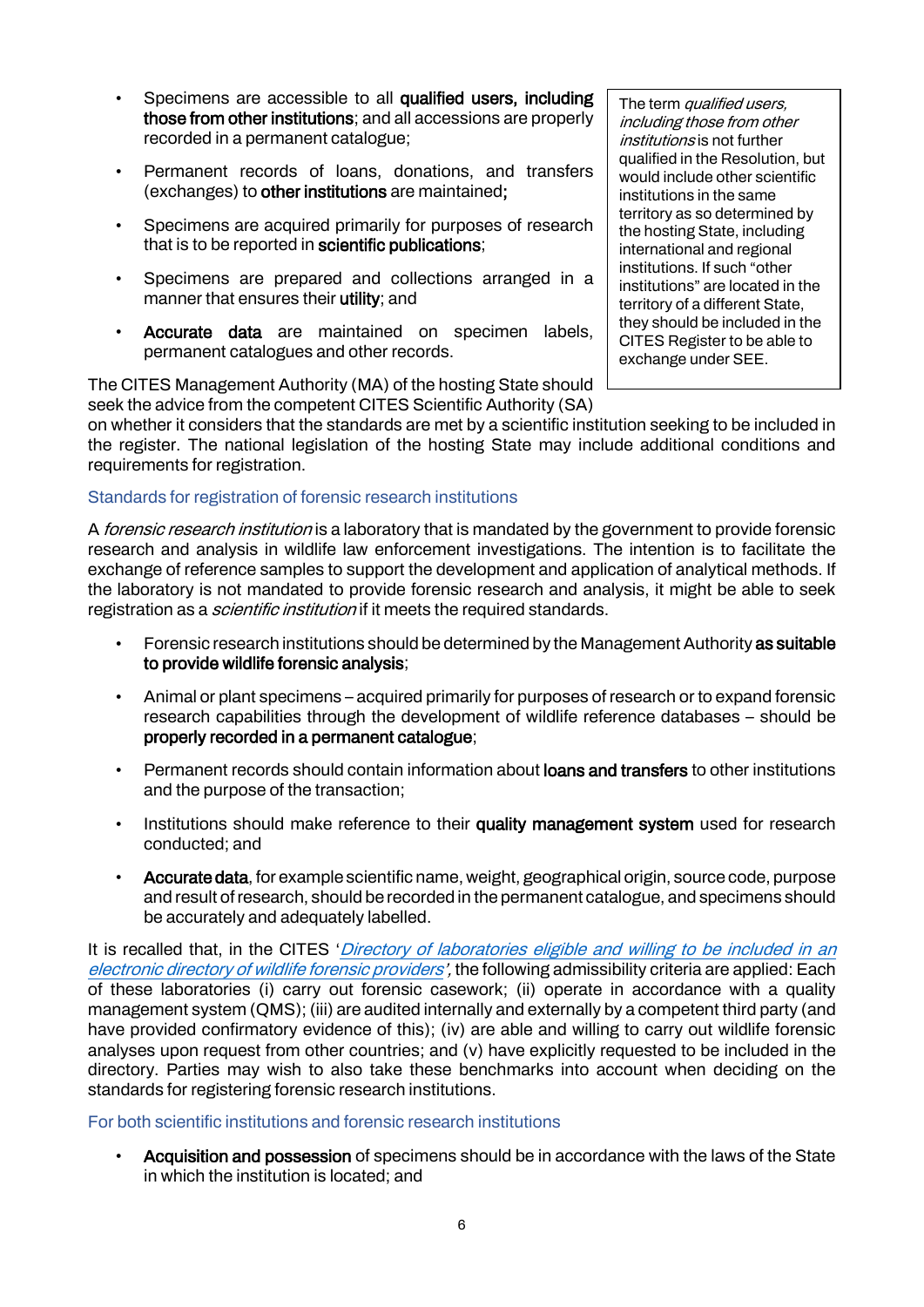• All specimens of species included in **Appendix I** should be permanently and centrally housed under the direct control of the scientific or forensic institution and managed in a manner to preclude the use of such specimens for commercial purposes, decoration, trophies or other purposes incompatible with the principles of the Convention.

Diagnostic testing laboratories recognized as a[n official reference laboratory](https://www.oie.int/scientific-expertise/reference-laboratories/list-of-laboratories/) or [a collaborating centre](https://www.oie.int/scientific-expertise/collaborating-centres/list-of-centres/) by the [World Organisation for Animal Health \(OIE\)](https://www.oie.int/) would qualify for registration as these are [considered to meet the standards above. Management Authorities are encouraged to identify](https://www.oie.int/)  [relevant OIE Reference laboratories and Collaborative Centres in their countries and submit these for](https://www.oie.int/)  [inclusion in the CITES Register.](https://www.oie.int/) 

Also laboratories included in the [electronic directory of laboratories that conduct wildlife forensic](https://cites.org/sites/default/files/eng/prog/enforcement/Directory%20of%20laboratories%20eligible%20and%20willing%20to%20be%20included%20in%20an%20electronic%20directory%20of%20wildlife%20forensic%20providers_March%202019.pdf)  [testing m](https://cites.org/sites/default/files/eng/prog/enforcement/Directory%20of%20laboratories%20eligible%20and%20willing%20to%20be%20included%20in%20an%20electronic%20directory%20of%20wildlife%20forensic%20providers_March%202019.pdf)aintained by the CITES Secretariat would qualify for registration. However, they are not automatically included in the CITES register and still need to be registered through the Management Authority of the hosting State.

## 5. Process for registration of institutions in the CITES Register

<span id="page-6-0"></span>Once it is determined upon advice of the Scientific Authority that the above-mentioned standards are met by a given scientific institution, the Management Authority of the State concerned should register the scientific or forensic research institution with the CITES Secretariat by email to [info@cites.org.](mailto:info@cites.org) When registering an institution, the Management Authority should give the institution a registration number that is composed of the following elements:

- the two-letter ISO code of the State where the scientific institution is located (XX):
- A unique number assigned by the national Management Authority (YYY);<br>• Example: BE 001 is a scientific institution registered by Belgium with
- Example: BE 001 is a scientific institution registered by Belgium with unique registration number 1.

Unless otherwise specified, the Secretariat will include the date the information is published on the website as the date of CITES registration. According to Resolution Conf. 11.15 (Rev. CoP18), the Management Authority should provide the following information to the Secretariat when registering an institution

- Name, address, contact details, including where practicable, email address and telephone number;
- Website of the institution, if available;
- Registration number (see above);
- Types of services provided by the institution (more than one is possible)
	- o Taxonomic;
	- o Species conservation research;
	- o Wildlife forensic research

Taxonomic means that the institution is providing services and/or undertaking research on the naming, defining and classifying groups of biological organisms on the basis of shared characteristics.

In addition, it might be useful if Parties indicate whether the

institution is also an OIE reference laboratory or collaborative centre, and if it specializes in disease diagnostics, for instance. Some Parties have also added 'A' for animals and/or 'P' for plants to indicate the competencies of the institution.

Example of a registration by the United Kingdom of Great Britain and Northern Ireland:

| Code  | <b>Address</b>                                                                                                                                                                                     | Contact                                                                                                                                   | Date of CITES<br>registration |
|-------|----------------------------------------------------------------------------------------------------------------------------------------------------------------------------------------------------|-------------------------------------------------------------------------------------------------------------------------------------------|-------------------------------|
| GB001 | Science Directorate, The Natural History<br>Museum Cromwell Road LONDON SW7<br>$5BD -$<br>Type of services: Taxonomic Reference,<br>Species Conservation Research<br>Website: http://www.nhm.ac.uk | <b>Contact details:</b><br>[contact details of relevant contact<br>person in the institution]<br>Telephone:<br>Email: registrar@nhm.ac.uk | dd/mm/yyyy                    |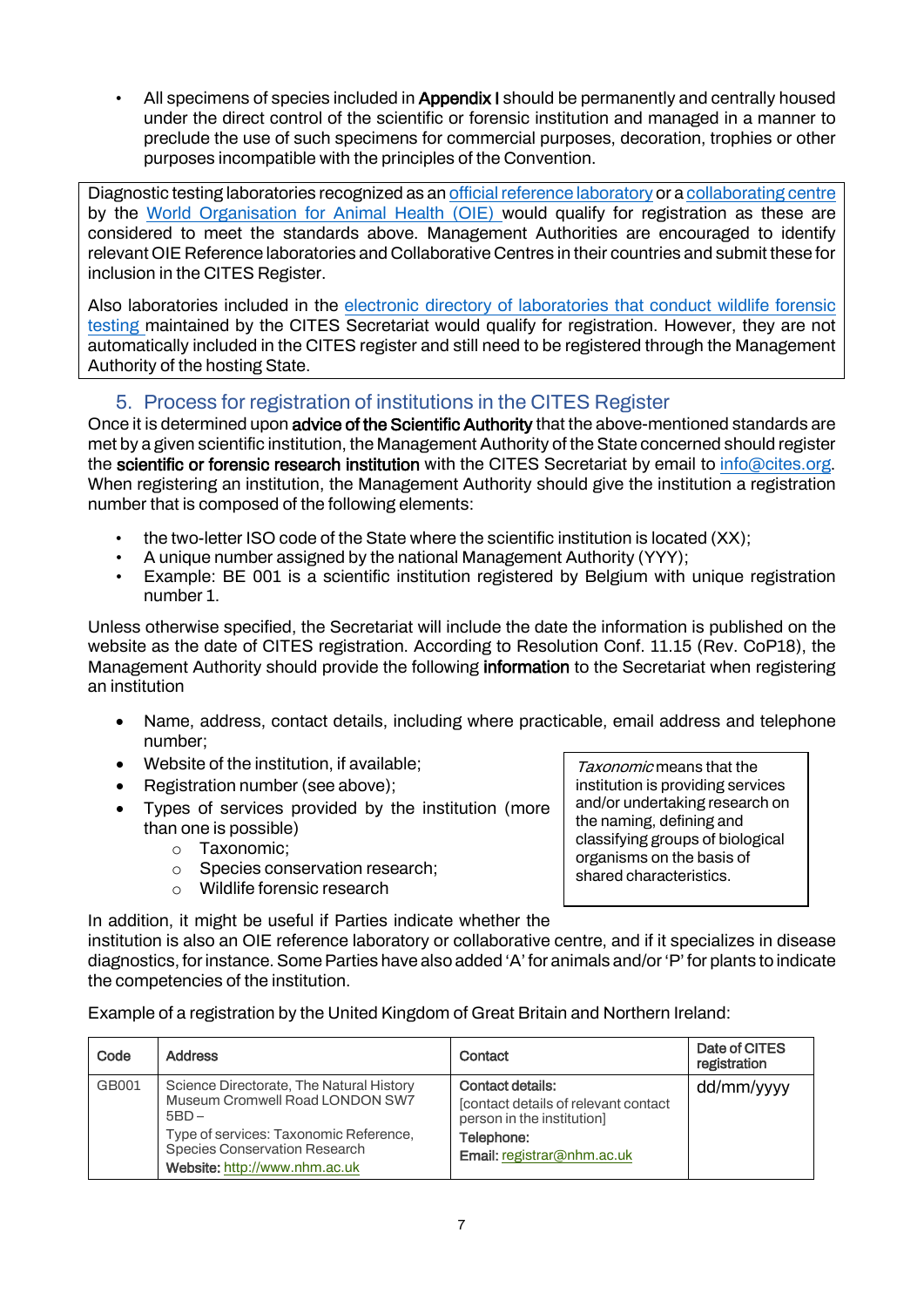Registered institutions should be subject to renewal at the discretion of the registering Management Authority to ensure that only current and valid institutions are eligible for scientific exchange. The registration should as a minimum be reviewed every five years by the Management Authority. In case of an OIE institution, the renewal should be fairly simple as such institutions are reviewed on an annual basis in the context of [OIE procedures.](https://www.oie.int/scientific-expertise/reference-laboratories/sops/)

It should be noted that the indication of the types of services provided by the registered institution does not limit the institution to only exchange with institutions in the same category. The purpose of the indication of the types of services is to facilitate the use of the register. An institution that provides both wildlife forensic research and taxonomic services would need to fulfill both sets of standards for registration.

The CITES Register is available on the CITES website at this address: [https://cites.org/eng/common/reg/e\\_si.html](https://cites.org/eng/common/reg/e_si.html) 

## 6. Inventories

<span id="page-7-0"></span>According to subparagraphs 3 b) and c) of Resolution Conf. 11.15 (Rev. CoP18), Parties should encourage their natural history museums, herbaria and forensic research laboratories to inventory their holdings of rare and endangered species and make that information widely available to the Parties and the research community, as appropriate. The provision does not refer to CITES-listed species and therefore it could be interpreted to mean all rare and endangered species, irrespective of their status under the Convention. Such inventories will allow researchers to efficiently borrow specimens for study or use forensic information contained in reference databases. Addenda should be added to the inventories as specimens become available. Scientific and Management Authorities can use the information in determining whether further collection of some rare species may be justifiable, or whether the need can already be met by borrowing specimens from other museums or using forensic information provided by forensic research laboratories.

As mentioned above, individual scientists who keep private collections are encouraged to affiliate with registered scientific institutions

## 7. Types of scientific material/specimens

<span id="page-7-1"></span>The Convention and Resolution Conf. 11.15 (Rev. CoP18) set certain limits on the types of specimens that can be exchanged under the SEE. As this is an exemption from the normal requirements of the Convention, the list of what can be exempted is exhaustive and should be narrowly interpreted. The Management Authority may not extend the list of what can be exempted (left column) but may delete types of specimens from the list (as a stricter domestic measure).

| Types of specimens that can be exchanged<br>under the exemption are:                                                                             | Types of specimens that cannot be<br>exchanged under the exemption include:                                                                                                                                  |
|--------------------------------------------------------------------------------------------------------------------------------------------------|--------------------------------------------------------------------------------------------------------------------------------------------------------------------------------------------------------------|
| Herbarium specimens (e.g. dried or pressed<br>plants and flowers)                                                                                |                                                                                                                                                                                                              |
| Preserved, dried or embedded museum<br>animal or plant specimens                                                                                 | Any specimens that are not first catalogued<br>and registered in the collection of a registered<br>institution (e.g.: fresh blood, sera or semen<br>samples, or specimens collected by field<br>researchers) |
| Non-live animal specimens                                                                                                                        | Live animal specimens                                                                                                                                                                                        |
| Live plant material                                                                                                                              |                                                                                                                                                                                                              |
| Frozen museum specimens (e.g. frozen<br>tissue samples)                                                                                          |                                                                                                                                                                                                              |
| Forensic research specimens of the examples<br>of types included in the Annex to Resolution<br>Conf. 11.15 (Rev. CoP18) (non-exhaustive<br>list) | Enforcement specimens that are the subject<br>of an ongoing criminal investigation and which<br>may therefore not legally be exchanged                                                                       |

Table 2: Types of scientific material and specimens that can or cannot be exchanged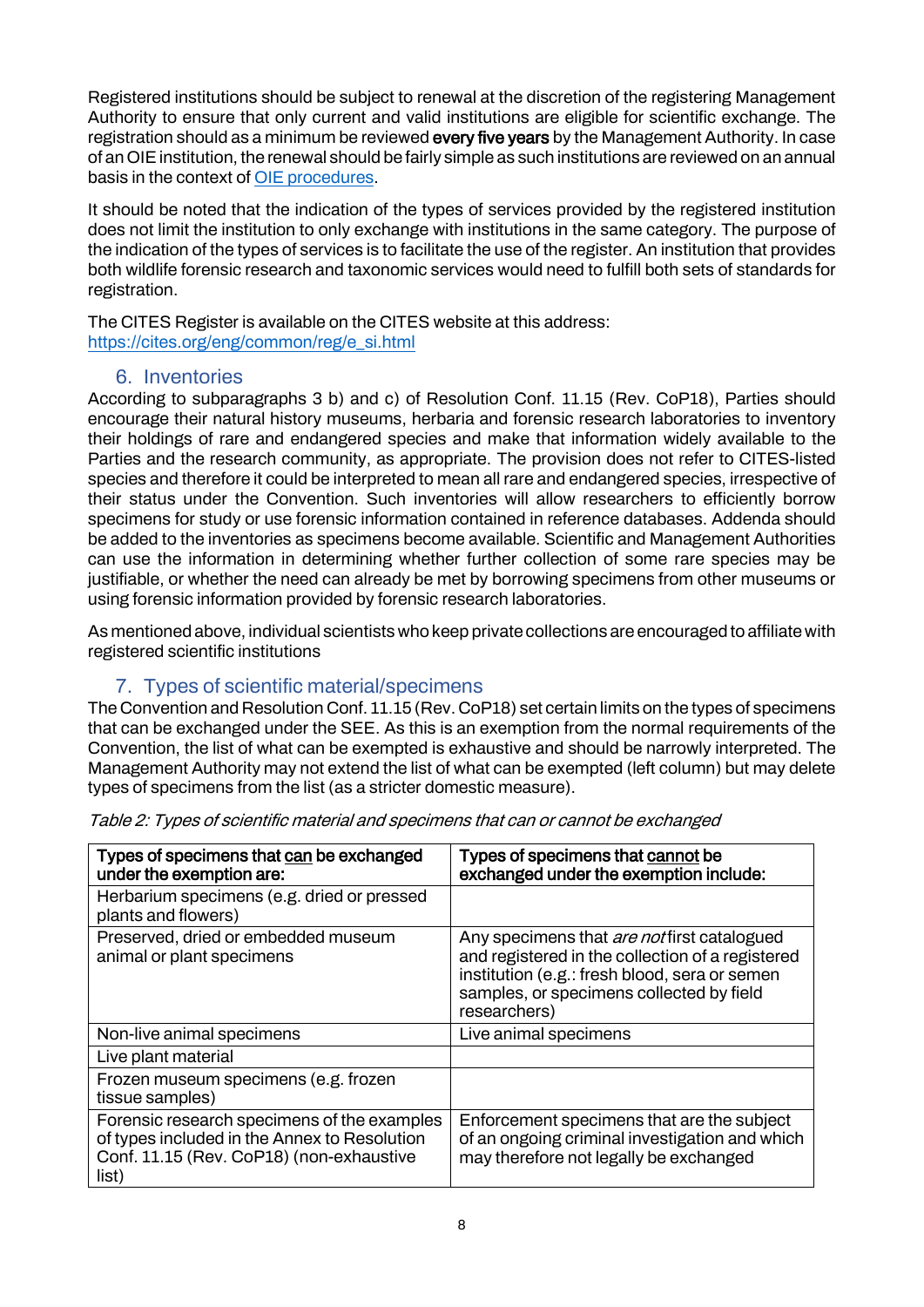| Diagnostic samples of the types listed in<br>Annex 4 to Resolution Conf. 12.3 (Rev.<br>CoP18) |  |
|-----------------------------------------------------------------------------------------------|--|
|                                                                                               |  |

## 8. Application of the SEE, use of labels

<span id="page-8-0"></span>Once a scientific or forensic research institution has been registered with the CITES Secretariat, it will appear in the [online CITES Register](https://cites.org/eng/common/reg/e_si.html) with the code, name and address of the institution, and can begin to apply the SEE.

The Management Authority of the hosting State should issue or approve the template of a label that must accompany the container used to transport the specimens or samples. A label may be a document, sticker, certificate, document affixed (glued on) or in a pouch, etc. Parties have not developed a standard form for the label, so each Management Authority can design its own standard "label." Such a standard label should include:

- The CITES logo
- Management Authority of the country "responsible" for institution and having approved the "label"
- Reference number linking to application filed with Management Authority

For each export (loan, donation or exchange), the exporting institution must ensure that the label is placed on the container and that it contains at least the following information:

- the type of specimens and the purpose of the exchange (scientific study, forensic research or diagnostic purposes);
- the name and address of the exporting institution;
- the codes of the exporting and importing institution; and
- the signature of the designated officer of the exporting registered institution.

Management Authorities may add additional requirements for information to be contained on the label. Instead of issuing a specific label, the Management Authority may authorize the use of a customs declaration label, provided that it bears the acronym CITES and contains the same information.

Example of the main part of the label (the full label is included in Annex 3 of this guidance):

| <b>Australian Government</b><br><b>Department of Agriculture,</b><br><b>Water and the Environment</b>                                                                                                                                                     |                    |  |                           |          |           | Convention on International<br><b>Trade in Endangered Species</b><br>of Wild Fauna and Flora |  |
|-----------------------------------------------------------------------------------------------------------------------------------------------------------------------------------------------------------------------------------------------------------|--------------------|--|---------------------------|----------|-----------|----------------------------------------------------------------------------------------------|--|
| The contents of this package are specimens involved in a non-commercial loan, donation, or exchange for the purposes of scientific research between<br>the registered scientific institutions listed below and is in accordance with CITES Article VII.6. |                    |  |                           |          |           |                                                                                              |  |
| <b>Scientific name</b>                                                                                                                                                                                                                                    | <b>Common name</b> |  | <b>CITES Appendix</b>     | Quantity |           | <b>Description of specimen</b>                                                               |  |
|                                                                                                                                                                                                                                                           |                    |  |                           |          |           |                                                                                              |  |
|                                                                                                                                                                                                                                                           |                    |  |                           |          |           |                                                                                              |  |
|                                                                                                                                                                                                                                                           |                    |  |                           |          |           |                                                                                              |  |
|                                                                                                                                                                                                                                                           |                    |  |                           |          |           |                                                                                              |  |
|                                                                                                                                                                                                                                                           |                    |  |                           |          |           |                                                                                              |  |
|                                                                                                                                                                                                                                                           |                    |  |                           |          |           |                                                                                              |  |
|                                                                                                                                                                                                                                                           |                    |  |                           |          |           |                                                                                              |  |
|                                                                                                                                                                                                                                                           |                    |  |                           |          |           |                                                                                              |  |
|                                                                                                                                                                                                                                                           |                    |  |                           |          |           |                                                                                              |  |
| (If insufficient room, attach list)                                                                                                                                                                                                                       |                    |  |                           |          |           |                                                                                              |  |
| Australian Institution:                                                                                                                                                                                                                                   |                    |  | Overseas Institution:     |          |           |                                                                                              |  |
|                                                                                                                                                                                                                                                           |                    |  |                           |          |           |                                                                                              |  |
| <b>Registration Code:</b>                                                                                                                                                                                                                                 |                    |  | <b>Registration Code:</b> |          |           |                                                                                              |  |
| Name, signature and designation of person sealing package:                                                                                                                                                                                                |                    |  |                           |          |           |                                                                                              |  |
| Date                                                                                                                                                                                                                                                      |                    |  | <b>Print Name</b>         |          | Signature | Designation                                                                                  |  |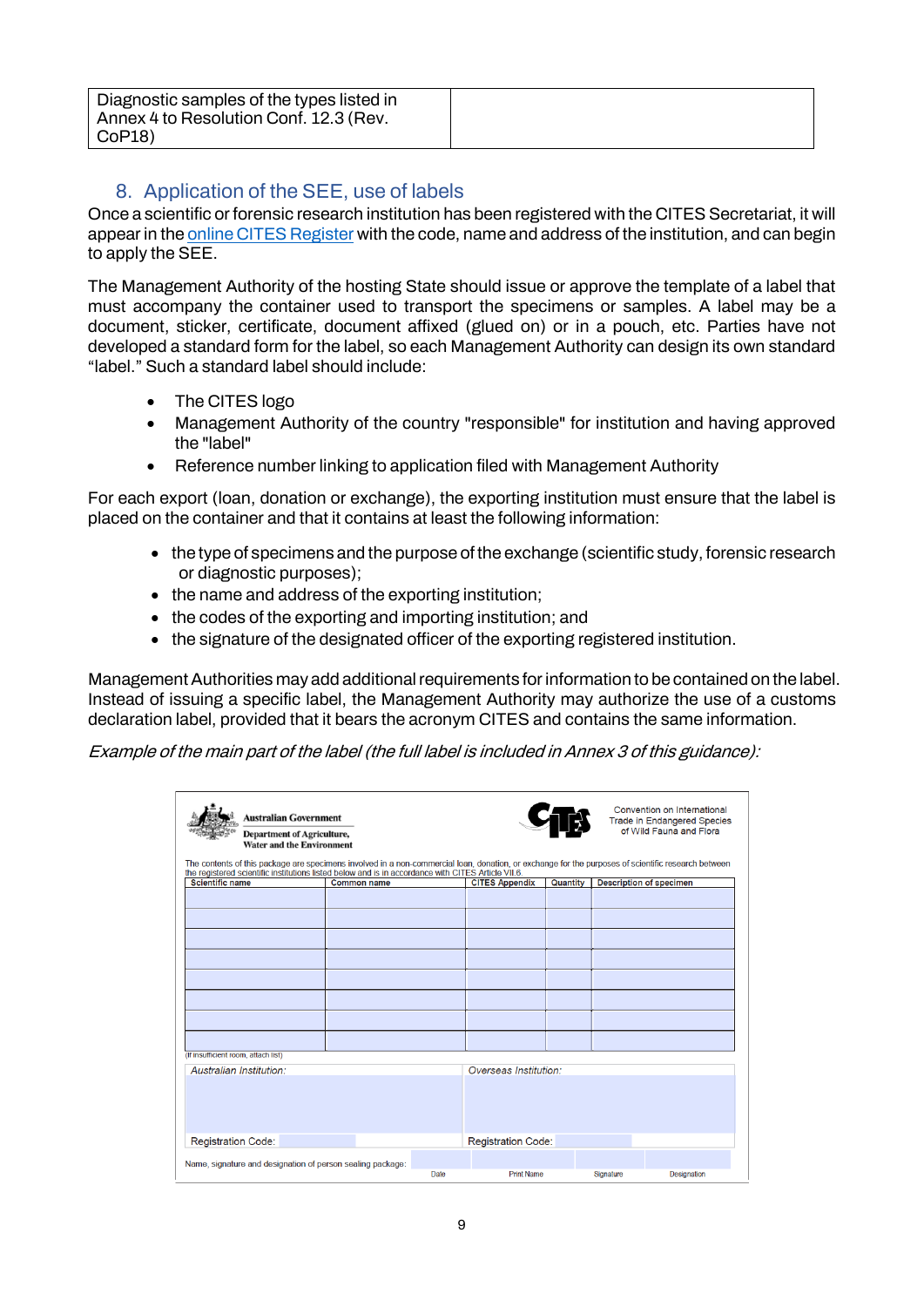## 9. Import under SEE

<span id="page-9-0"></span>A shipment under SEE that meets all the above requirements should be accepted for import without a CITES permit or certificate. In case of doubt as to whether the requirements are met, the Management Authority of the importing State may contact the Management Authority of the exporting State or the CITES Secretariat to seek clarifications.

It is important to note that the exemption applies to *non-commercial* loan, donation or exchange between registered scientific institutions. It does not apply when an institution acquires a specimen with the intention of selling onwards to a third party, or when the institution is paying to acquire the specimen. In this context, it is irrelevant whether the institution will make a profit of the sale or if the received funds are going to be used for scientific purposes. If there is a commercial aspect to the importation, the exemption does not apply. This means that the specimen can be used by the institution and put on display, but cannot be sold, traded or otherwise disposed of outside the State in which the institution is located.

## 10.Reporting

<span id="page-9-1"></span>Since 2019, all registered scientific institutions should report annually on the use of the exemption to the hosting Party, including on the species, types and volumes of specimens exchanged in accordance with paragraph 3 g) xiii) of Res. Conf. 11.15. OIE Collaborative Centres and Reference Laboratories may submit the same annual report as they are submitting to the OIE General Assembly.

If the Management Authority has received the information from the registered scientific institution in accordance with the Resolution, the Management Authority should include this in the annual trade report to be submitted to the CITES Secretariat in accordance with Art. VIII, paragraph 7 a).

#### 11.Examples of use of the scientific exchange exemption

<span id="page-9-2"></span>Australia has made publicly available information on its implementation of the SEE. See [https://www.environment.gov.au/biodiversity/wildlife-trade/non-commercial/research.](https://www.environment.gov.au/biodiversity/wildlife-trade/non-commercial/research)

## 12.Risks

<span id="page-9-3"></span>Management Authorities and the scientific and forensic research institutions must apply the provisions of the exemption carefully and diligently. The risks to wildlife and wildlife conservation should be minimal, and care should be taken to scrupulously remain within the list of specimens covered by the exemption, and not to interpret or expand this list under any circumstances. Any misuse would discredit the institution concerned and could potentially have serious consequences.

# <span id="page-9-4"></span>**IV. Simplified procedures**

## 1. Introduction

<span id="page-9-5"></span>Unlike SEE, the simplified procedures are a simplified way to apply the normal requirements under CITES in situations of trade with no or negligible impact on the conservation of the species concerned. The procedures are set out i[n Resolution Conf. 12.3 \(Rev. CoP18\)](https://cites.org/sites/default/files/document/E-Res-12-03-R18.pdf) on *Permits and certificates*, section [XIII, paragraph 22.](https://cites.org/sites/default/files/document/E-Res-12-03-R18.pdf)

The simplified procedure allows the Management Authority to provide persons and bodies determined to be *bona fide* with partially completed permits and certificates, and hence to 'pre-authorize' trade under certain conditions.

- <span id="page-9-6"></span>2. Purpose and main features of simplified procedures
- Facilitate and expedite urgent low-risk transactions of biological samples for scientific, conservation, diagnostic, species identification or law enforcement purposes;
- Facilitate and expedite low-risk trade covered by certain exemptions and special provisions of the Convention;

It is for the Management Authority in each Party to determine which persons and bodies it considers to be *bona fide*. It could include any research institutions, individual researchers, veterinarians, health professionals, police officers and departments, regional fisheries management organizations, non-governmental organizations, companies, shops, traders etc. that the Management Authority fully trusts will comply with the provisions correctly.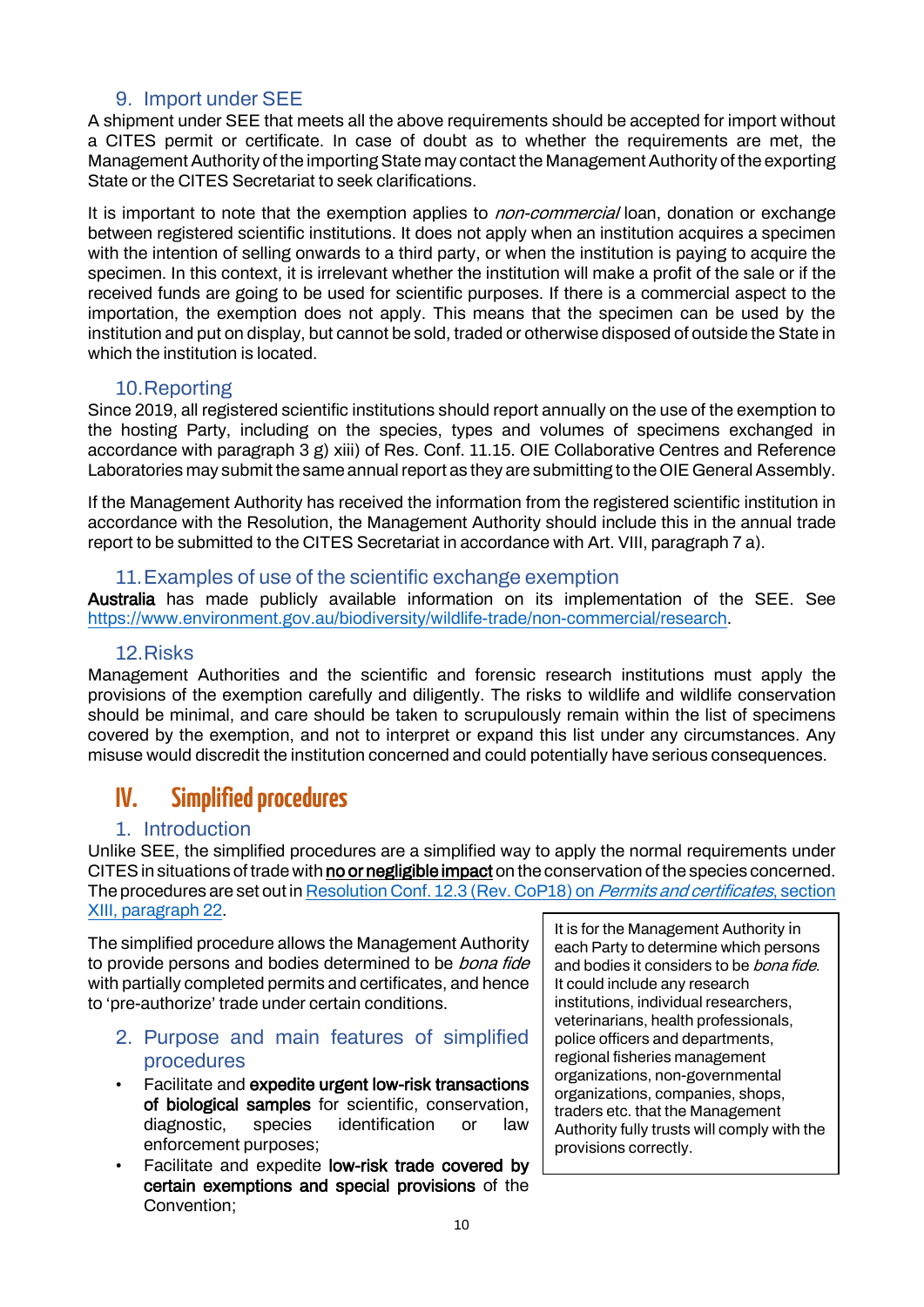- Use of SP may be less burdensome for the Management Authority in situations of high numbers of transactions from the same exporter with no or negligible conservation impact (e.g. to issue partially completed permits to trusted horticulture companies that are exporting high volumes of artificially propagated plants of species included in Appendix II, for example orchids or ginseng);
- Imports/export/re-export and Introduction from the Sea (IFS) authorized through SP shall be reported in the annual reports of the Party;
- It is for the designated Management Authority to decide whether the use of SP is merited or not, based on a consideration of advantages, disadvantages and risks.

## 3. Use of SP

<span id="page-10-0"></span>SP can be used in the following situations to pre-authorize trade *if there is no or negligible impact on* the conservation of the species concerned:

- 1. Where biological samples of a certain type and size are urgently required:
	- In the interest of an individual animal or in the interest of conservation of the species concerned or other species listed in the Appendices;
	- For control of diseases transferable between species in the Appendices;
	- For diagnostic or identification purposes; or
	- For judicial or law enforcement purposes.
- 2. For the issuance of certificates in accordance with Article VII, paragraphs 2 or 5 (pre-Convention, artificial propagation, captive breeding) or export permits or re-export certificates for specimens covered by Article VII, paragraph 4.
- 3. SP can also be used in other situations where it is considered merited by the Management Authority if there is no or negligible impact on the conservation of the species concerned [for example, multiple commercial shipments over a short period of time of Appendix-II or –III species that are not of high conservation concern or for the issuance of musical instrument certificates under Resolution Conf. 16.8 (Rev. CoP17)].

The use of SP in each of these situations is further explained after the general conditions for using SP below.

Before issuing the partially completed permits or certificates, the Management Authority may also wish to check with the importing State (if this is known) that the acceptance of shipment can be handled expeditiously upon arrival.

## <span id="page-10-1"></span>4. General conditions for using SP

- The normal conditions for trade in CITES-listed species, set out in Articles III, IV and V are applicable under SP [Legal Acquisition Finding (LAF), Non-Detriment Finding (NDF), traceability] as well as the exemptions set out in Article VII and related Resolutions.
- The SP may be used in response to an application for SP or may be proposed by the Management Authority where this is considered useful.
- Under SP, the Management Authority will provide in advance of the actual transaction partially completed permits or certificates to *bona fide* persons and bodies for them to complete at the time of export.
- The Management Authority will maintain records of the persons and bodies (hereinafter beneficiaries) as well as the species they may trade under the SP.
- The partially completed permits issued by the Management Authority have the following validity (unless a shorter validity is specified on the document itself):
	- Export permit: 6 months
	- Import permit: 12 months
	- Certificates (pre-Convention, captive breeding, artificial propagation, musical instruments etc.): 3 years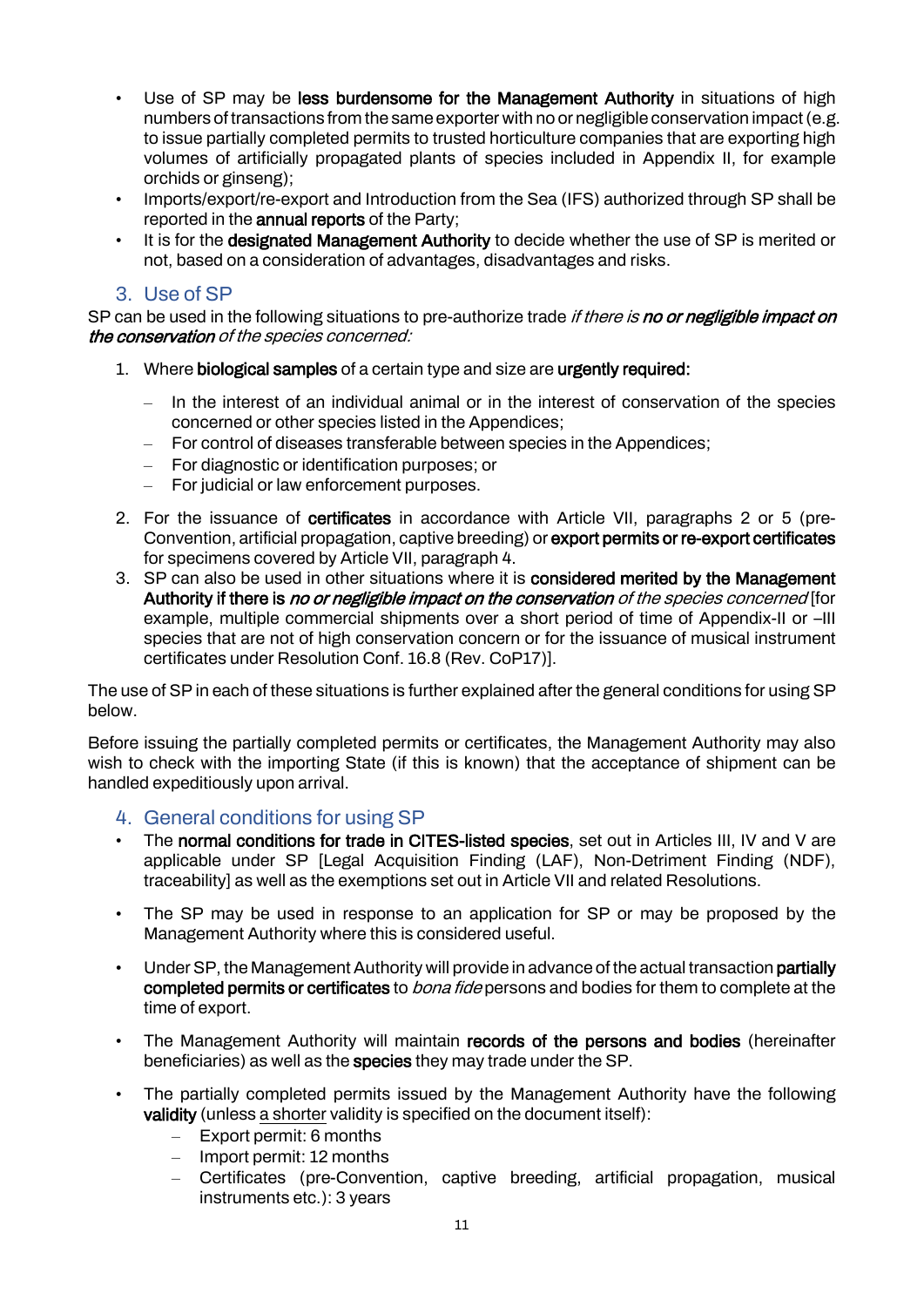- When providing partially completed permits or certificates, the Management Authority must specify:
	- Which boxes the beneficiary must complete at the time of trade;
	- The inventory of species (up to family level) that may be traded with the partially completed permits or certificates – this inventory must be included on the permit or in an annex to the permit;
	- The procedure for adding new species to the inventory;
	- Any special conditions; and
	- A place for the name and signature (or its electronic equivalent) of the person completing the document.
- The beneficiary must:
	- Keep copies of all permits and certificates that have been used, and inform the Management Authority accordingly for inclusion in the annual report to be submitted to the CITES Secretariat by the Management Authority; and
	- Return to the Management Authority any permits and certificates that have not been used upon expiry of their validity.

Unless the Management Authority has explicitly authorized the delegation to another specified entity, the beneficiary may not delegate the completion of the partially filled permits and certificates to other persons or bodies.

It is the beneficiary who shall inform the Management Authority of used and unused permits and certificates.

This could for example be the case where a producer of artificially propagated plants has been authorized to delegate the completion of the documents to exporting companies.

## 5. SP for trade in biological samples

<span id="page-11-0"></span>As mentioned above, one of the main situations in which SP can be applied is where biological samples of the types and sizes in Annex 4 to Resolution Conf. 12.3 (Rev. CoP18) are urgently required for the uses indicated therein (see Annex 1 to the present guidelines). The uses include species identification, biomedical research, disease testing/diagnosis, etc. In such situations, Parties have agreed to further facilitate and expedite the export in the following ways:

- Permits and certificates that were validated at the time of issuance rather than the time of export should be accepted by the State of import, provided the **container carries a label and a** document number.
- The Management Authority of the State of export may issue the export permit at the **genus or** family level, if the species is unknown at the time of the issuance of the permit.
- The Scientific Authority of the State of export and, in the case of a species included in Appendix, I the Scientific Authority of the State of import, may develop generic non-detriment advice (see box below) to cover multiple shipments.
- The Management Authority of the State of export and import should consider waiving or customizing any stricter domestic measures in place to ensure that standard processes for issuance of CITES documents are applied.
- To the extent possible, Management Authorities should expedite the processing of applications for such trade.

The generic non-detriment advice should take into account the impacts of the collection of the specimens of species included in Appendix I or II to determine whether the export or import of biological samples would be detrimental to the survival of the species. The advice can cover multiple shipments, and prescribe timeframes, and quality or quantity of the samples. It means that the Scientific Authority considers that shipments of particular specimens/species are non-detrimental as long as they meet such specific criteria set out by the Scientific Authority.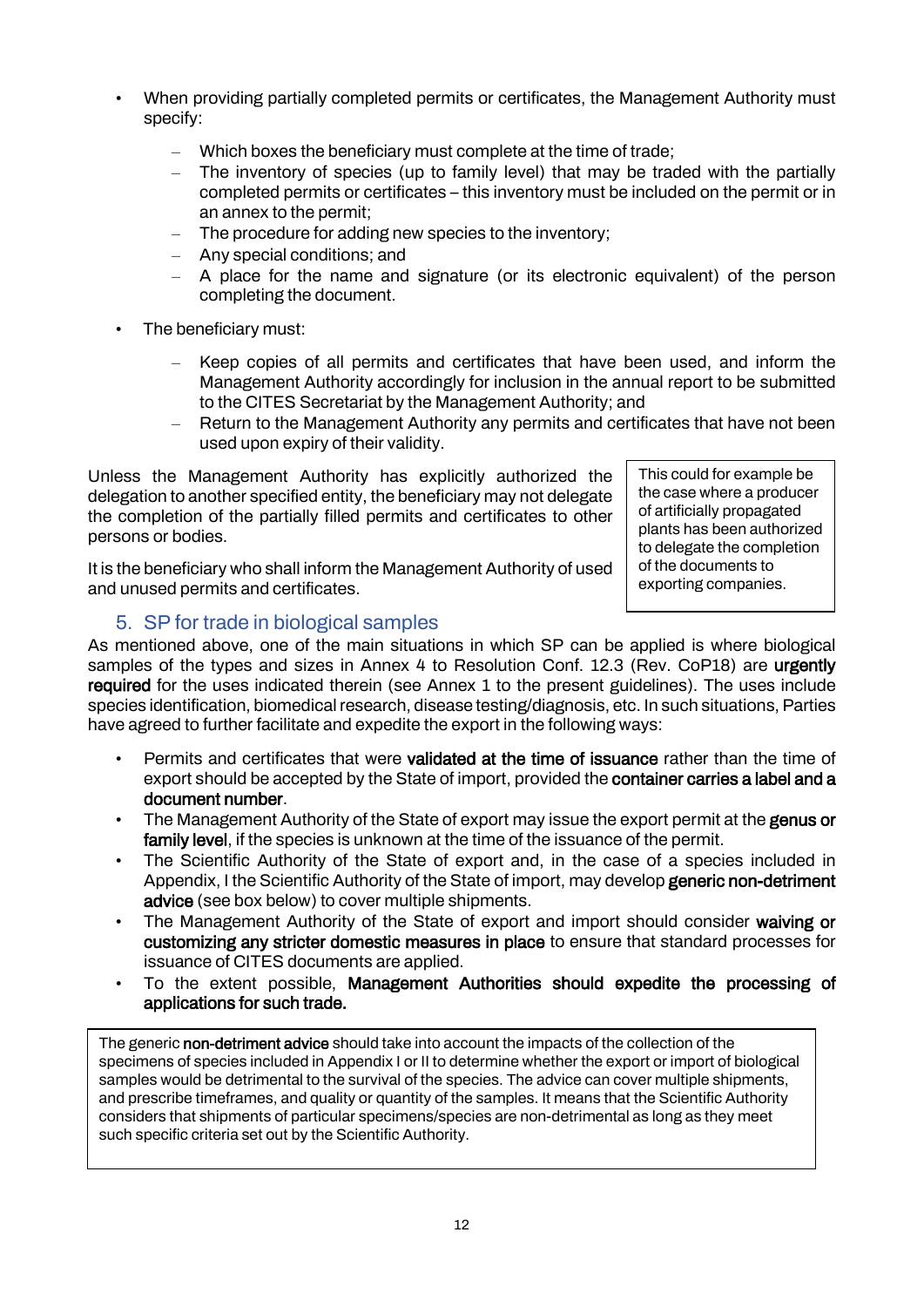Where practicable, before issuing the partially completed permits, the Management Authority should check with the importing State (if this is known) to confirm that the acceptance of a shipment can be handled expeditiously upon arrival.

It is the Management Authority in the State of export (and import in case of App. I) who determines whether the conditions for using SP are met in cases of emergency. The following factors may help to make this determination:

| Factors that may argue for the use of SP in<br>emergency situations                                                                                           | Factors that may argue against using SP in<br>emergency situations                                                                                                                                                                                         |
|---------------------------------------------------------------------------------------------------------------------------------------------------------------|------------------------------------------------------------------------------------------------------------------------------------------------------------------------------------------------------------------------------------------------------------|
| The survival of an individual animal – or of an<br>entire population or species is at risk.                                                                   | The animal or species is not at any risk.                                                                                                                                                                                                                  |
| The species is of high conservation value.                                                                                                                    | The species is of limited conservation value.                                                                                                                                                                                                              |
| There is no laboratory or other facility to<br>undertake the diagnosis or identification in the<br>State of export.                                           | There are laboratories within the territory that<br>may undertake the diagnosis or identification.                                                                                                                                                         |
| Normal procedures are very long (over one<br>month).                                                                                                          | Normal procedures are very expeditious (e.g.<br>less than 36 hours).                                                                                                                                                                                       |
| The investigation of a wildlife crime depends<br>on the transfer of the specimen.                                                                             | The transfer of the specimen might be useful<br>but is not essential for the investigation to<br>progress (the Management Authority should<br>consider the justifications provided by the<br>enforcement authorities concerned to inform<br>its decision). |
| The sampling will take place in remote<br>locations from where they can be shipped<br>directly abroad and cold storage can be more<br>efficiently maintained. | The sampling is taking place in a nearby<br>location making it easier for the Management<br>Authority to issue permits for each shipment.                                                                                                                  |
| Several shipments of small volumes of<br>biological samples are expected to be needed<br>over a limited period of time.                                       | A single shipment is expected to be needed.                                                                                                                                                                                                                |
| The "beneficiary" is a credible <i>bona fide</i><br>person or body.                                                                                           | The credibility of the person or body applying<br>for the use of SP for biological samples is<br>questionable.                                                                                                                                             |

In case of doubt as to whether to use SP in case of an emergency, the Management Authority may seek advice with the CITES Secretariat. Sometimes, it may be difficult to determine whether an emergency situation exists or not. In some instances, for example in the case of disease outbreak among wild animals, it may be prudent to consider that there is an emergency situation until the opposite can be determined with some certainty.

It is not possible to use SP for emergency transfer of specimens of species in Appendix I unless an import permit covering the transaction has already been issued by the importing State. Import permits for biological samples of species included in Appendix I may also be issued under SP. If sufficient information is available to do so, the beneficiary - or the receiving laboratory - may contact the Management Authority of the State where the receiving laboratory is located to apply for partially completed import permits.

## 6. SP for the issuance of certificates under Article VII

<span id="page-12-0"></span>SP may also be used by the Management Authority to issue certificates in the context of the following exemptions and special procedures in accordance with Article VII, if there is no or negligible impact on the conservation of the species concerned:

• Pre-Convention certificates (in accordance with paragraph 2 of Article VII);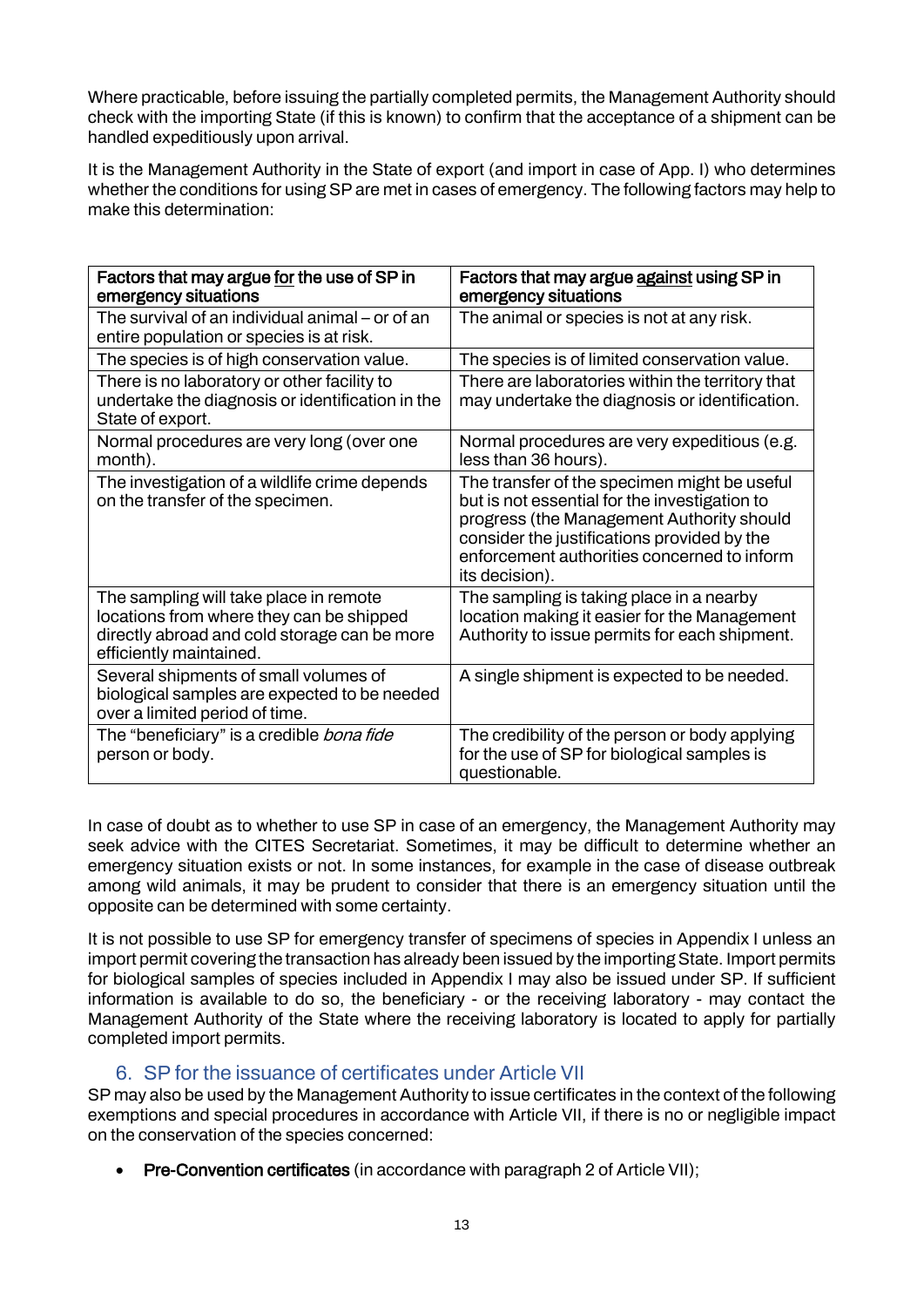- Certificates of artificial propagation or captive breeding (in accordance with paragraph 5 of Article VII);
- Export permits or re-export certificates in accordance with Article IV for specimens covered by paragraph 4 of Article VII. These are specimens of species in Appendix I that are captive bred or artificially propagated for commercial purposes by a registered facility.

SP may for example be used to issue prefilled permits to *bona fide* horticulture companies that are exporting high volumes of artificially propagated plants of species included in Appendix II, for example orchids or ginseng. See Annex 2 to the present guidance for examples.

## 7. SP in other cases

<span id="page-13-0"></span>Finally, in accordance with paragraph 22, subparagraph a) iv), of Resolution Conf. 12.3 (Rev. CoP18), SP can be applied *in other cases judged by the Management Authority to merit the use of SP*. This must be cases where there is no or negligible impact on the conservation of the species concerned. It should also be cases where the Management Authority considers that there are none or very low risks involved with using SP.

Examples of use of SP under this provision include the following:

- For pharmaceutical and cosmetic companies using only very small quantities of CITES specimens;
- For the issuance of partially completed re-export certificates to companies that re-export medical products (MED) containing wild specimens of plant species;
- For scientific samples collected within the framework of research programmes of Regional Fisheries Management Organizations (RFMOs);
- For the issuance of musical instrument certificates under Res. Conf. 16.8 (Rev. CoP17).

See Annex 2 to this guidance for examples of the use of SP.

## 8. SP for specimens collected at sea

<span id="page-13-1"></span>Pursuant to reported challenges faced by Parties in facilitating the transfer of scientific samples for specimens collected at sea (both from within the territory of a State and from the high seas), this section is aimed at specifically providing guidance on how SP may be used to authorize trade in biological samples of specimens collected at sea, where such trade will have negligible or no impact on the conservation status of the species concerned.

The applicant would need to provide the following information to the Management Authority of the appropriate State (see box below):

- Information about the applicant (to be further specified by the Management Authority)
- Which species will be sampled and what kind of specimens will be traded (introduced from the sea or exported), but not necessarily the quantity;
- The flag State of the vessel used for taking the samples;
- The geographical location of the origin of the samples:
	- o High seas
	- o Exclusive Economic Zone (EEZ) or territorial waters of a State
	- o EEZ or territorial waters of another State
- The expected destination(s) of the specimens.

The Management Authority of the vessel's flag State may issue partially filled permits or certificates corresponding to the types of transactions envisaged by the beneficiary/applicant:

- o If from high seas into vessel's flag State: IFS certificate
- o If from high seas into another State: export permit
	- If the samples from high seas are from Appendix-I listed species, an import permit from that other State is required as well. The Management Authority of the importing State may also use SP for the import permit.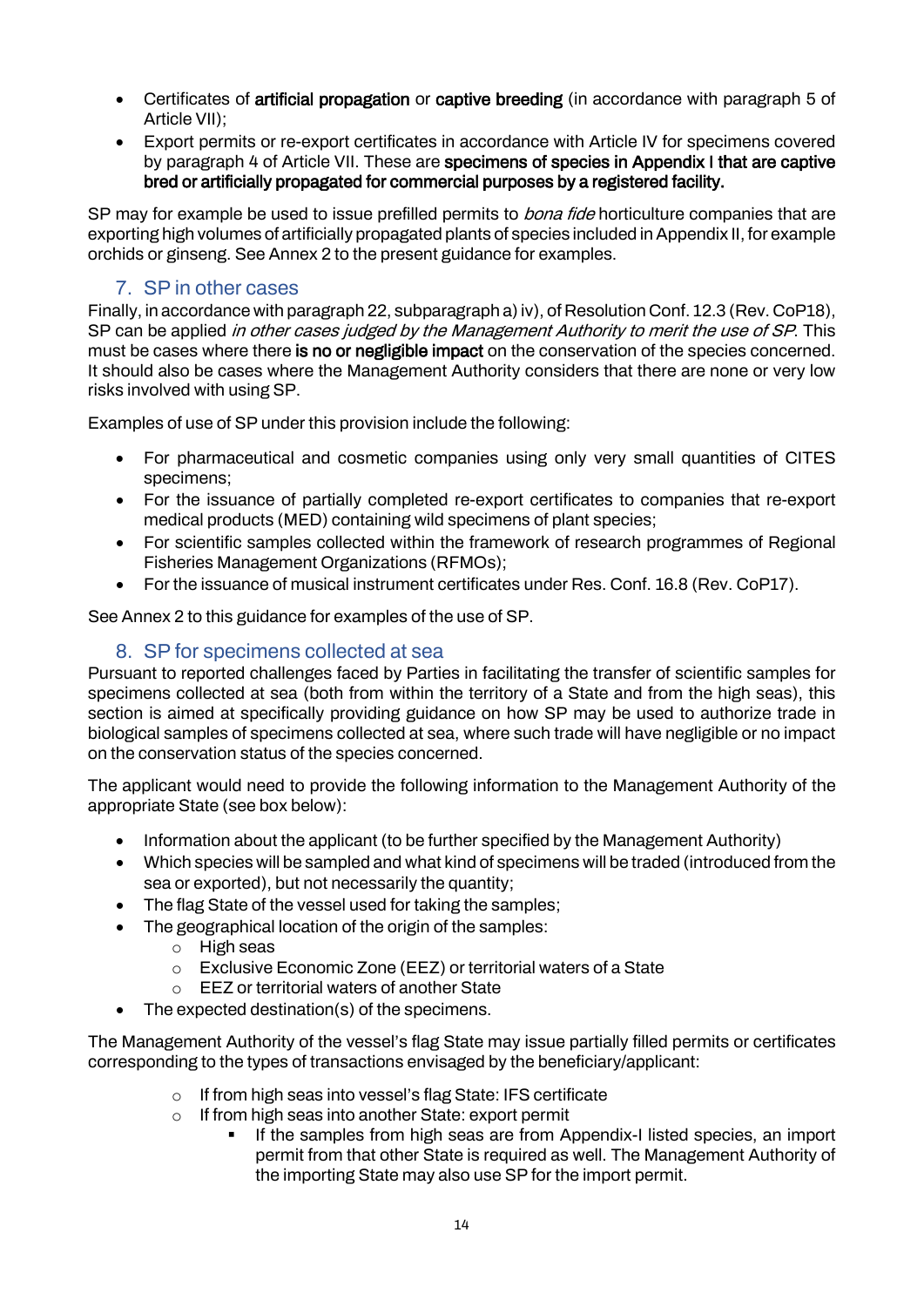

- o If from within own territory or EEZ to own territory: no CITES document required
- o If from within own territory or EEZ to other territory: export permit required
- $\circ$  If from EEZ or territorial waters of another State, the Management Authority of that other State is competent to issue the permits; not the Management Authority of the flag State



- The Management Authority of the vessel's flag State can only authorize trade from own territories or from the high seas; not from the territories of other States.
- The Management Authority can use of SP for re-export certificates.
- The Management Authority may authorize the beneficiary to delegate the authorization to complete the permits to specific collaborators under specified conditions.
- There are special recommendations in [Resolution Conf. 14.6 \(Rev. CoP16\)](https://cites.org/sites/default/files/document/E-Res-14-06-R16.pdf) on Introduction from the sea on chartering and on trans-shipment.

If the researcher/beneficiary is using several vessels operating under different flags to carry out the sampling of CITES-listed species, it can be complex to apply the provisions of the Convention. In such cases, the Secretariat should be contacted for further guidance.

Parties are invited to also consult the introduction from the sea webpage on the CITES website for more information on the matter of introduction from the sea[: https://cites.org/eng/prog/ifs.php](https://cites.org/eng/prog/ifs.php)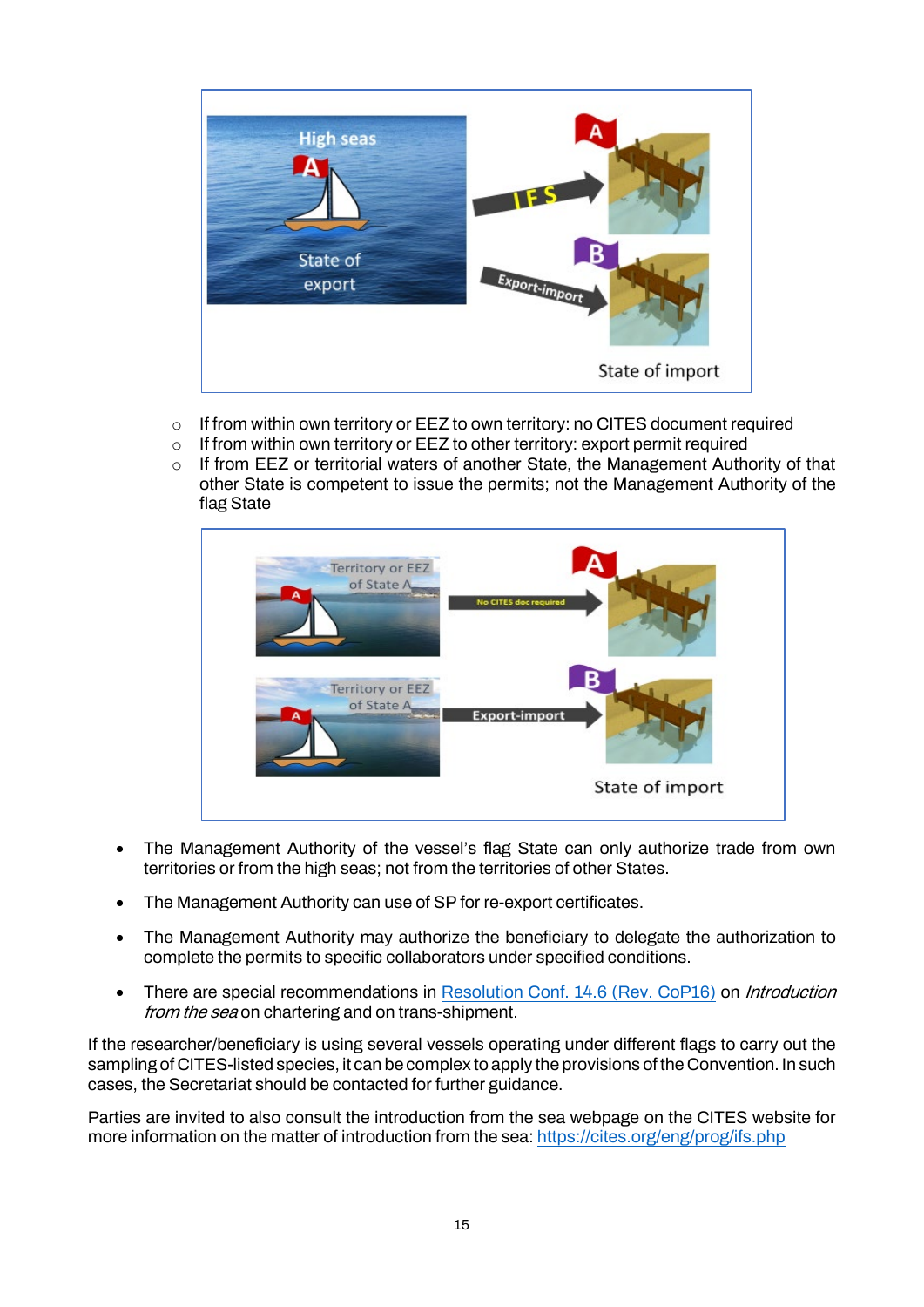## 9. Reporting

<span id="page-15-0"></span>The beneficiary must inform the Management Authority of the use of the permits and certificates issued under SP for inclusion in the annual report to be submitted to the CITES Secretariat by the Management Authority in accordance with Art. VII, paragraph 6, of the Convention and the applicable Guidelines.

## 10.Risks of using SP

<span id="page-15-1"></span>It cannot be emphasized enough that SP must only be used with regard to trade that will have no or negligible impact on the conservation status of the species concerned. Even when observing this important condition, there are some risks involved with using SP:

- An inadequate NDF, or a wrong appreciation of the impact of the trade on the conservation status of the species;
- Unintended mistakes by beneficiaries (i.e. wrong description of specimen or species);
- Lack of reporting to the Management Authority on actual trade, making monitoring of take and trade difficult or impossible;
- Deliberate misuse by beneficiaries, e.g. by transferring partially filled permits to traders without the authority to do so;
- Use of specimens by the importer for other purposes than authorized on the export permit.

In cases where the Management Authority observes that the beneficiaries are not using the SP correctly – whether deliberate or not – it should take measures to rectify the situation, including discontinuing the issuance of SP to the beneficiary in question, if needed. If the misuse is evidently deliberate, the MA may need to take further action, including judicial.

This concludes the guidance on SP. The following sections are aimed at providing additional guidance on when to use SEE and SP in the case of forensic specimens and in other situations.

## <span id="page-15-2"></span>**V. Forensic specimens**

At CoP18, forensic research specimens (or forensic reference samples) were included in Resolution Conf. 11.15 (Rev CoP18) while already covered by SP prior to CoP18. In the light of this recent change to Resolution Conf. 11.15 (Rev. CoP18), there may be additional questions related to trade in this kind of specimens, and on how the SEE or the SP apply to these specimens.

The Secretariat offers clarifications below, which will be refined and expanded as experience is gained with the implementation of the exemption.

- What are forensic research specimens or reference samples?
	- Specimens and samples from CITES-listed animal or plant species that have been acquired primarily for purposes of research or to expand forensic research capabilities through the development of wildlife reference databases; and
	- that are properly recorded in a permanent catalogue/database.
	- Examples of the types of specimens concerned are included in Annex 1 to this document and in Annex 1 to Resolution Conf. 11.15 (Rev. CoP18).
- How are they different from specimens used in wildlife law enforcement or investigations?
	- The specimens themselves are not different; it is the purpose of the transaction/transfer that is different:
		- Forensic research specimens or forensic reference samples are transferred for purposes of research or to expand forensic research capabilities through the development of wildlife reference databases; they can be exchanged under the SEE procedure.
		- Wildlife enforcement specimens are material sampled as evidence in an ongoing criminal investigation and accompanied by a record (case, file)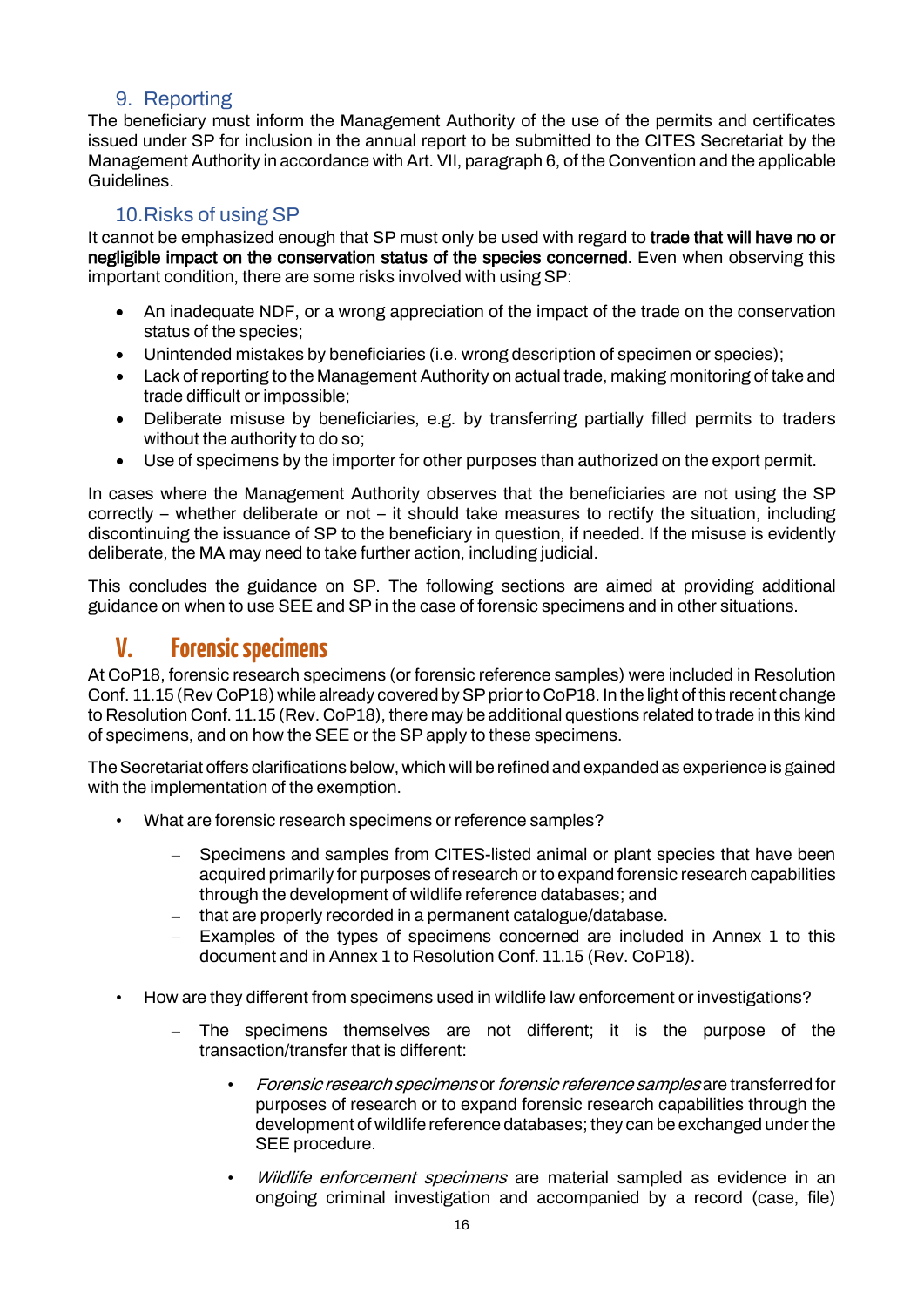number; they cannot be exchanged under SEE, but Parties may use the SP to expedite trade.

- Why are only forensic research or reference specimens covered by SEE?
	- Reference is made to Article VII, paragraph 6, that only applies to exchange, loan and donation between registered scientists and scientific institutions, including forensic research institutions – and not to law enforcement agents or agencies.

As explained above, the simplified procedures may be used to facilitate and expedite the transfer of forensic specimens for law enforcement purposes. In some instances, it can be difficult to determine which process to use as illustrated by this example.

Example: A laboratory receives an unidentified meat sample from a suspected App I-species. The laboratory generates a DNA sequence from the sample and identifies it against a research-level electronic database. It comes back as blue whale (*Balaenoptera musculus*), but the reference data is not considered reliable enough and the lab requires its own, authenticated reference sequence to report the result. The lab requests a *Balaenoptera musculus* reference sample from another country to analyze as part of the case. The transfer of this authenticated reference sequence would be allowed under the SEE – even if it is used in an ongoing case, because the specimen itself is not evidence in the case.

When the MA registers a forensic research institution (or a forensic laboratory) in the CITES Register of scientific institutions under Resolution Conf. 11.15 (Rev. CoP18), it is important to give very clear instructions on what the institution can exchange and cannot exchange under SEE. The Management Authority should also clarify that to assist in ongoing investigations in third countries, the forensic laboratory may likely need to use SP for urgent imports of forensic evidence.

# <span id="page-16-0"></span>**VI. SEE andSP – When to use which?**

The examples below are provided to assist Management Authorities and beneficiaries in deciding on whether to use SP or SEE. The detailed conditions for the use of SEE and SP are explained in the preceding sections.

## Example 1:

Situation: The Management Authority receives a request from a veterinarian to urgently allow for the export of a series of biological samples of a species included in Appendix II for diagnostics purposes in the context of a wildlife disease outbreak [samples of the type in Resolution Conf. 12.3 (Rev. CoP18), Annex 4].

Solution: use simplified procedures that will allow for partially completed permits to be issued to *bona* fide persons and bodies under specific conditions; no need to be registered in advance;

- Don't use **scientific exchange** these provisions can only be used if the diagnostic samples are catalogued and are exchanged, donated or loaned between scientific institutions in the CITES register.
- If the species were included in Appendix I, the applicant or the Management Authority should contact the Management Authority of the importing State to seek import permits under SP as well.

## Example 2:

Situation: A police officer urgently needs to get a seized specimen (piece of carapace) of an unidentified species of a marine turtle to a laboratory in another State for forensic analysis.

Solution: use simplified procedures that will allow the Management Authority to issue partially completed permits to the named enforcement agency to expedite the shipment of seized specimens, even if the species is not yet identified. If the species is likely to be a species included in Appendix I (all species of marine turtles are included in Appendix I), this requires an import permit to be issued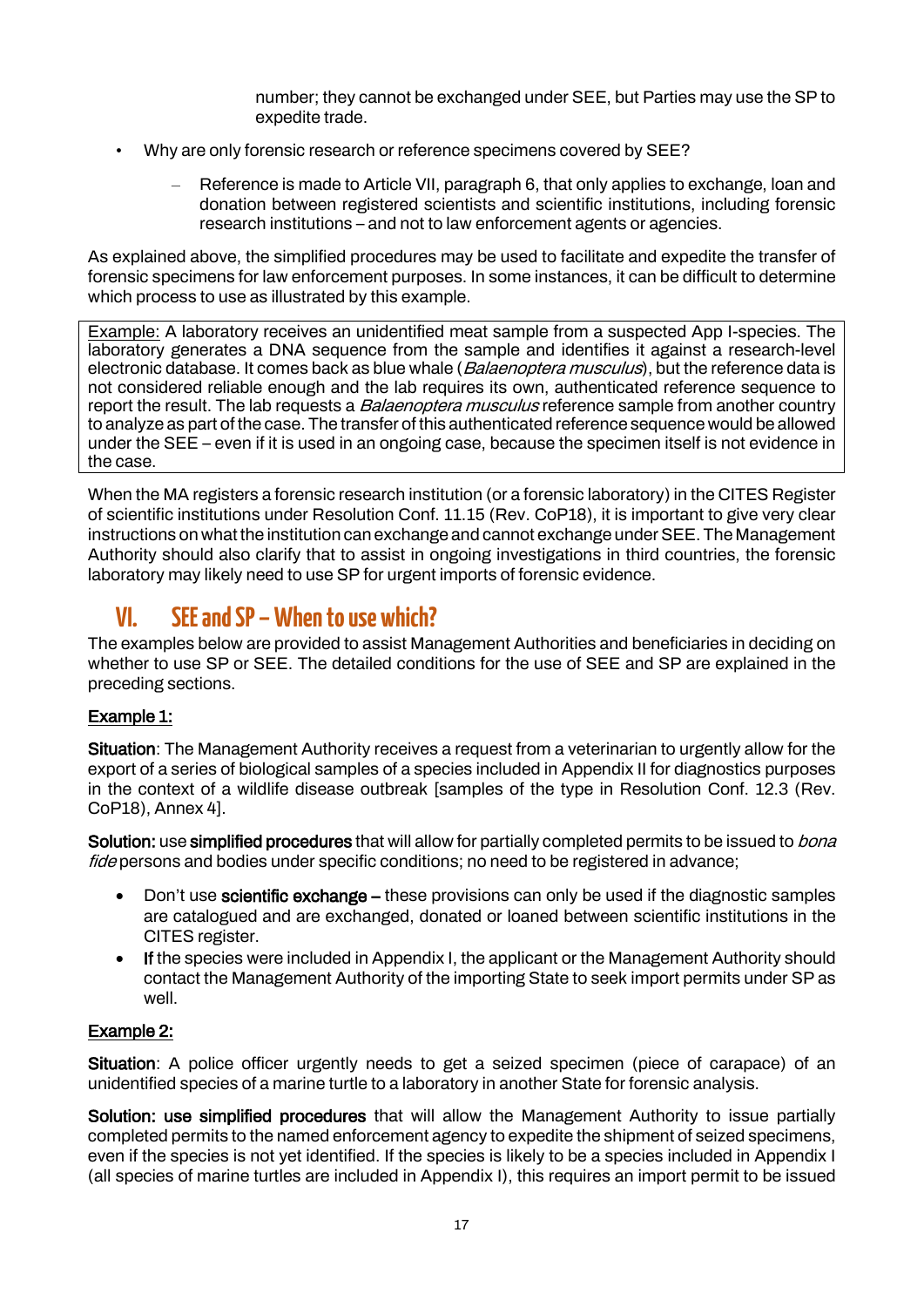by the Management Authority of the importing State, normally before the export permit can be issued. Import permits can also be issued under SP;

• Don't use scientific exchange as the enforcement agency does not fulfill the criteria for registration and because the specimens will not have been properly catalogued.

## Example 3:

Situation: A marine researcher is applying to the Management Authority to take biological samples from different species in the high seas into his own State for analysis, using a vessel flying under the same state.

Solution: Use simplified procedures issue partially completed IFS certificates to the marine researcher;

• Don't use SEE; the specimens have not yet been catalogued and can therefore not be exchanged under SEE even if the purpose is research.

#### Example 4:

Situation: An official OIE Reference Laboratory contacts the Management Authority in Party A to get permission to send non-live animal specimens of CITES-listed species to another OIE official Reference Laboratory in Party B. The specimens are part of the catalogued reference collection by the 'Party A' OIE Laboratory.

Solution: Party A: ensure that the laboratory is registered as a scientific institution in the CITES Register and suggest the Management Authority of the Party B to register this as well for them to be able to exchange specimens under SEE. Provide the laboratory with labels and detailed explanations on the use of the SEE and the SP (in case of exchange of live animal specimens or forensic law enforcement specimens);

• In general, ensure that all relevant OIE Reference Laboratories are included in the CITES Register.

#### Example 5:

Situation: An international non-governmental organization is undertaking research on great apes in country A. The organization regularly takes biological samples for diagnostic or identification purposes, which are always sent to country B for analysis.

Solution for country A: Consider using SP only if the samples are of the type and size in Annex 4 to Resolution Conf. 12.3 (Rev. CoP18) and the expeditious transfer of the samples to country B is likely to be required.

• Don't use SEE. The samples are taken in the wild and not yet catalogued and therefore cannot be exchanged under SEE even if the transfer is for diagnostic purposes.

Solution for country B: consider using SP for the import permits (all species of great apes are in Appendix I) if the expeditious import of the biological samples of the type and size in Annex 4 to Resolution Conf. 12.3 (Rev. CoP18) is required.

Both countries should consider developing generic non-detriment advice that would cover multiple shipments of such biological samples taking into account the impacts of the collection of the specimens of species.

#### Example 6:

Situation: A medicinal company is developing a vaccine for a zoonotic disease and needs to transfer DNA samples of various species listed in App. I from the company's laboratory in country A to another laboratory of the same company in country B.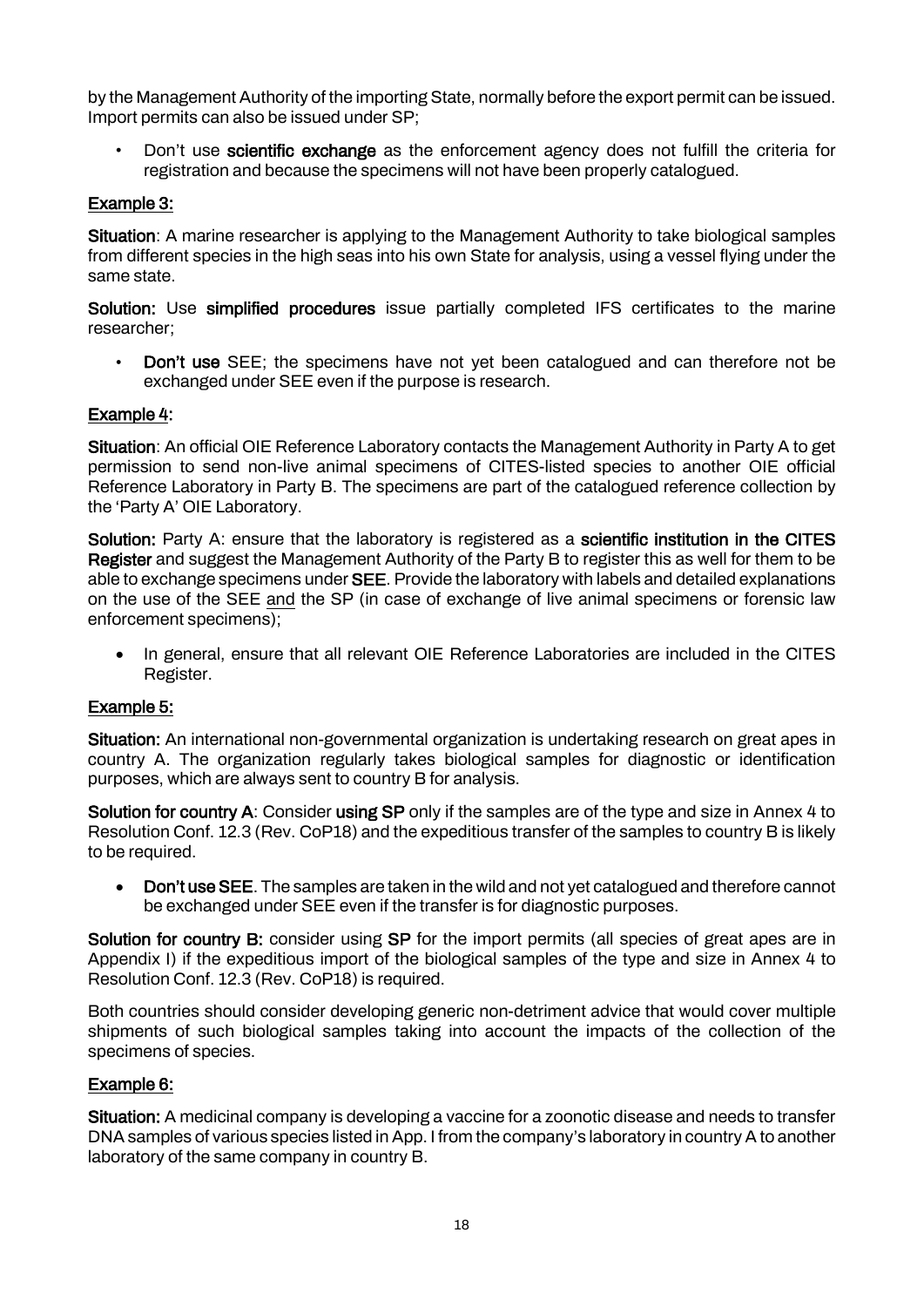Solution for country A: Consider using SP if the MA judges that the situation merits the use of SP (in accordance with paragraph 22 a), iv) of Resolution Conf. 12.3 (Rev. CoP18) and several expeditious transfers of the samples to country B are likely to be required.

• Don't use SEE. The samples are transferred for commercial purposes and therefore SEE does not apply.

Solution for country B: consider using SP for the import permits if the expeditious import of several shipments of the biological samples is likely to be required.

Both countries should consider developing generic non-detriment advice that would cover multiple shipments of such biological samples, taking into account that the transfer of the samples must have no or negligible impact on the conservation of the species concerned.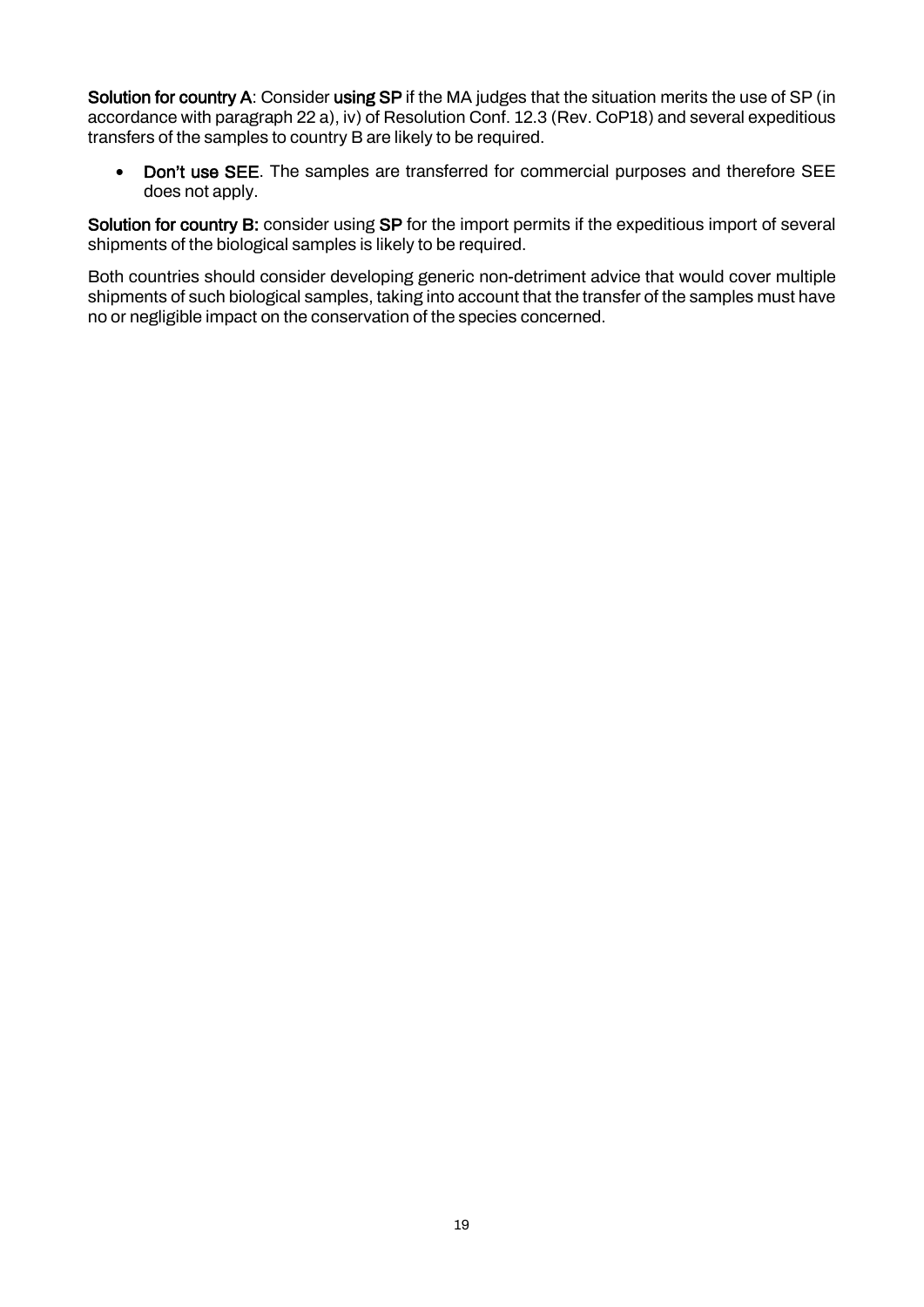# **Annex 1. Biological samplesand forensic reference samples**

Types of biological samples and their use included in Annex 4 to Resolution Conf. 12.3 (Rev. CoP18) and examples of the types of forensic reference samples that may be exchanged under SSE, included Annex 1 to Res. Conf. 11.15 (Rev. CoP18).

Annex 1 to Res. Conf. 11.15 (Rev. CoP18) contains the following heading: Examples of the types of forensic reference samples that may qualify for provisions under non-commercial loan, donation or exchange of museum and herbarium specimens and their use (Note: Depending on the specific circumstances, the type of sample and typical sample size eligible for exchange under this Resolution may differ.)

The following contains the list of specimens included in Annex 4 to Resolution Conf. 12.3 (Rev. CoP18) and in Annex 1 to Resolution Conf. 11.15 (Rev. CoP18).

The types of samples are the same but the **purposes** for which they can be transferred under the two provisions differ slightly as shown in the table.

<span id="page-19-0"></span>

| Type of sample<br>Res. Conf. 12.3 (Rev. CoP18)<br>Res. Conf. 11.15 (Rev. CoP18)            | <b>Typical size of sample</b><br>Res. Conf. 12.3 (Rev. CoP18)<br>Res. Conf. 11.15 (Rev. CoP18)                                  | Use of sample<br>$[$ Annex 4 to Res. Conf. 12.3 (Rev. CoP18) $]$                                                                                                                                                                                                                                          | Use of sample<br>[Annex 1 to Res. Conf. $11.15$ (Rev. CoP18)]                                                                                             |
|--------------------------------------------------------------------------------------------|---------------------------------------------------------------------------------------------------------------------------------|-----------------------------------------------------------------------------------------------------------------------------------------------------------------------------------------------------------------------------------------------------------------------------------------------------------|-----------------------------------------------------------------------------------------------------------------------------------------------------------|
| blood and its derivative<br>components                                                     | 5 ml maximum for liquid<br>a microscope slide, filter paper<br>or swab                                                          | biomedical research; species identification;<br>samples or dry blood sample on determination of geographic origin; sex<br>determination; individual identification; parentage<br>testing; toxicology analysis; disease<br>testing/diagnosis, including serology                                           | species identification; determination of<br>geographic origin; sex determination; individual<br>identification; parentage testing; toxicology<br>analysis |
| internal tissues (botanical or<br>zoological), fixed                                       | tissues (5 mm $^3$ -25 mm $^3$ ) in a<br>fixative or histological glass<br>slide containing a +/-5um<br>section of fixed tissue | Histology and electron microscopy to detect<br>organisms and poisons; taxonomic research;<br>biomedical research; species identification;<br>determination of geographic origin; sex<br>determination; individual identification; parentage<br>testing; toxicology analysis; disease<br>testing/diagnosis | species identification; determination of<br>geographic origin; sex determination; individual<br>identification; parentage testing; toxicology<br>analysis |
| internal tissues (botanical or<br>zoological), frozen                                      | pieces of tissues (5 mm <sup>3</sup> -25<br>mm <sup>3</sup>                                                                     | biomedical research; species identification;<br>determination of geographic origin; sex<br>determination; individual identification; parentage<br>testing; toxicology analysis; disease<br>testing/diagnosis                                                                                              | species identification; determination of<br>geographic origin; sex determination; individual<br>identification; parentage testing; toxicology<br>analysis |
| internal tissues (botanical or<br>zoological), fresh (excluding<br>ova, sperm and embryos) | pieces of tissues (5 mm <sup>3</sup> - 25<br>mm <sup>3</sup>                                                                    | biomedical research; species identification;<br>determination of geographic origin; sex<br>determination; individual identification; parentage<br>testing; toxicology analysis; disease<br>testing/diagnosis                                                                                              | species identification; determination of<br>geographic origin; sex determination; individual<br>identification; parentage testing; toxicology<br>analysis |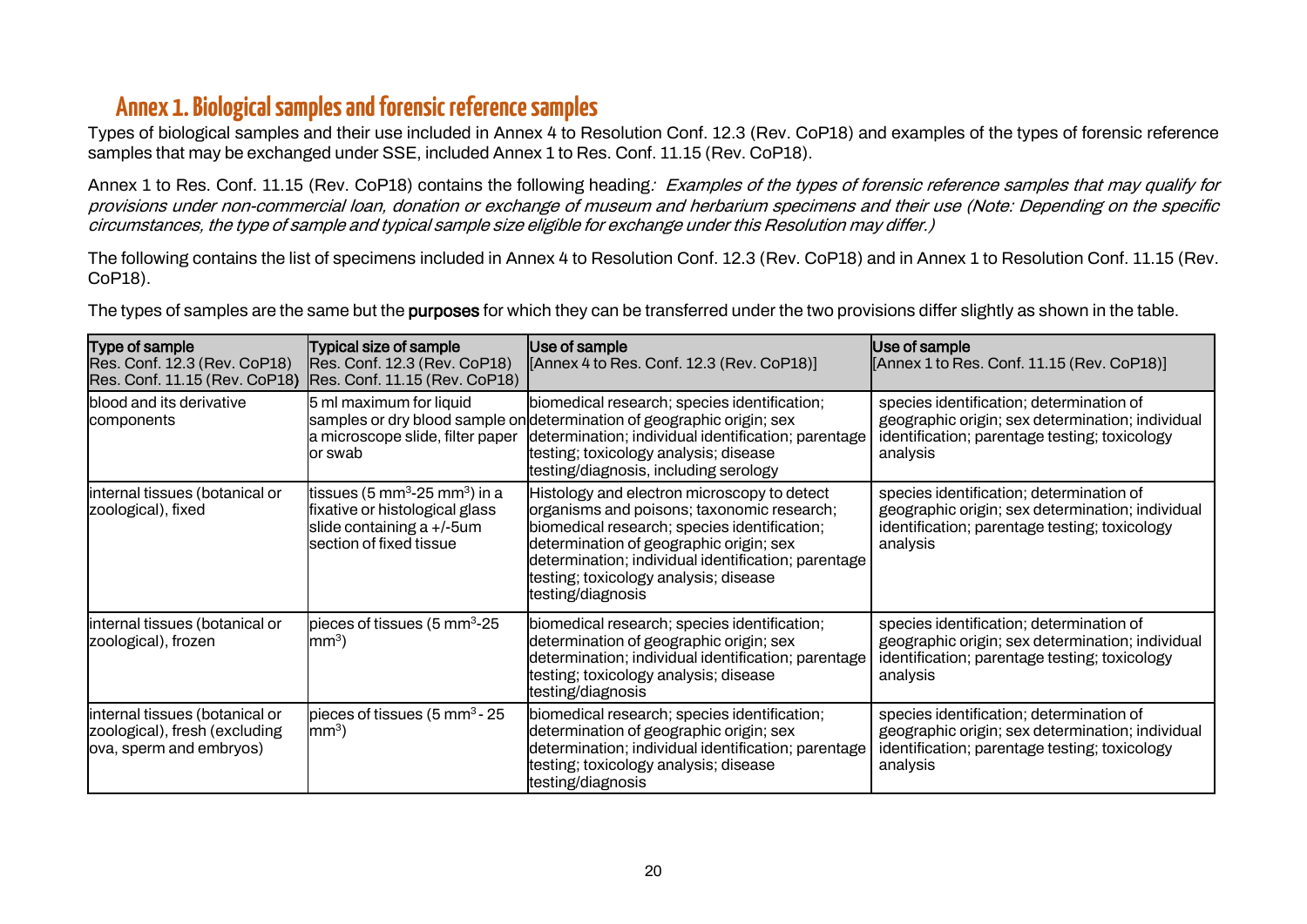| Type of sample<br>Res. Conf. 12.3 (Rev. CoP18)<br>Res. Conf. 11.15 (Rev. CoP18)                                                                 | <b>Typical size of sample</b><br>Res. Conf. 12.3 (Rev. CoP18)<br>Res. Conf. 11.15 (Rev. CoP18)                                                                                                                                                                                                                                                                                                               | Use of sample<br>[Annex 4 to Res. Conf. 12.3 (Rev. CoP18)]                                                                                                                                                                                                                            | Use of sample<br>[Annex 1 to Res. Conf. 11.15 (Rev. CoP18)]                                                                                               |
|-------------------------------------------------------------------------------------------------------------------------------------------------|--------------------------------------------------------------------------------------------------------------------------------------------------------------------------------------------------------------------------------------------------------------------------------------------------------------------------------------------------------------------------------------------------------------|---------------------------------------------------------------------------------------------------------------------------------------------------------------------------------------------------------------------------------------------------------------------------------------|-----------------------------------------------------------------------------------------------------------------------------------------------------------|
| external tissues including hair,<br>skin, feathers, scales, bone,<br>egg shell, teeth, ivory, horn,<br>leaves, bark, seeds, fruit or<br>flowers | Individual samples with or<br>of ivory approximately 3 cm x 3<br>cm and 1 cm thick or less<br>depending on analysis method,<br>in accordance with ICCWC<br>Guidelines on methods and<br>procedures for ivory and<br>laboratory analysis<br>for rhino horn: small amounts of<br>powder/shavings sealed in a<br>tamper proof sample bottle, in<br>accordance with the Procedure<br>for Rhino horn DNA Sampling | species identification; determination of<br>without fixative for ivory: pieces geographic origin; sex determination; individual<br>identification; parentage testing; toxicology<br>analysis; disease testing/diagnosis; age analysis; analysis; age analysis;<br>biomedical research | species identification; determination of<br>geographic origin; sex determination; individual<br>identification; parentage testing; toxicology             |
| buccal/cloacal/mucus/nasal/<br>urinary tract/rectal swabs                                                                                       | on a swab in a tube                                                                                                                                                                                                                                                                                                                                                                                          | small amounts of tissue or cells species identification; determination of<br>geographic origin; sex determination; individual<br>identification; parentage testing; toxicology<br>analysis; disease testing/diagnosis, including<br>serology; biomedical research                     | species identification; determination of<br>geographic origin; sex determination; individual<br>identification; parentage testing; toxicology<br>analysis |
| cell lines and tissue cultures                                                                                                                  | no limitation of sample size                                                                                                                                                                                                                                                                                                                                                                                 | biomedical research; species identification;<br>determination of geographic origin; sex<br>determination; individual identification; parentage identification; parentage testing; toxicology<br>testing; toxicology analysis; disease<br>testing/diagnosis; age analysis              | species identification; determination of<br>geographic origin; sex determination; individual<br>analysis, age analysis,                                   |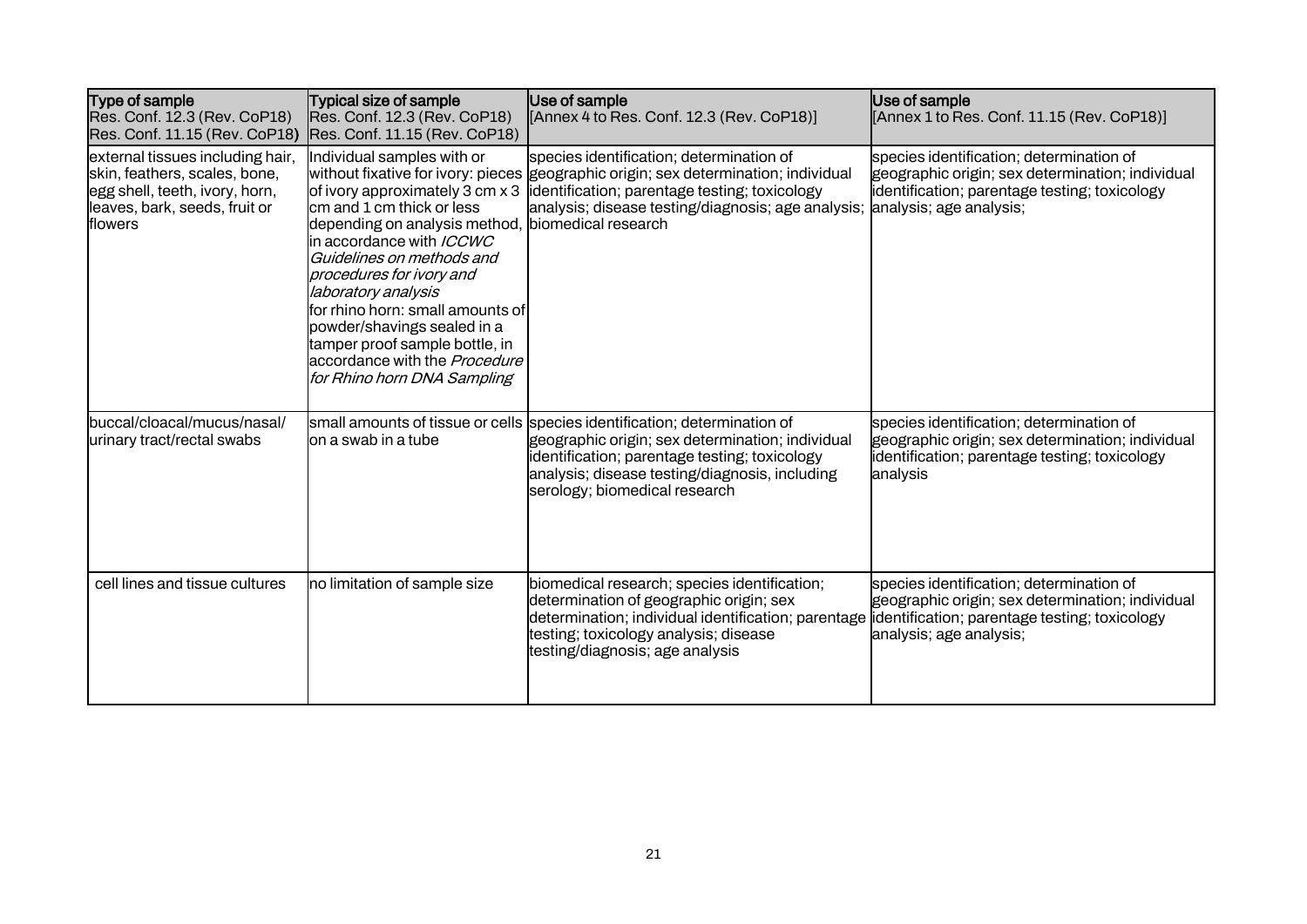| Type of sample<br>Res. Conf. 12.3 (Rev. CoP18)<br>Res. Conf. 11.15 (Rev. CoP18) | <b>Typical size of sample</b><br>Res. Conf. 12.3 (Rev. CoP18)<br>Res. Conf. 11.15 (Rev. CoP18) | Use of sample<br>[Annex 4 to Res. Conf. 12.3 (Rev. CoP18)]                                                                                                                                                                                                                  | Use of sample<br>$[$ Annex 1 to Res. Conf. 11.15 (Rev. CoP18)]                                                                                                           |
|---------------------------------------------------------------------------------|------------------------------------------------------------------------------------------------|-----------------------------------------------------------------------------------------------------------------------------------------------------------------------------------------------------------------------------------------------------------------------------|--------------------------------------------------------------------------------------------------------------------------------------------------------------------------|
| DNA or RNA (purified)                                                           | up to 0.5 ml volumes per<br>individual specimen of purified<br>DNA or RNA                      | biomedical research; species identification;<br>determination of geographic origin; sex<br>determination; individual identification; parentage  identification; parentage testing; toxicology<br>testing; toxicology analysis; disease<br>testing/diagnosis; age analysis   | species identification; determination of<br>geographic origin; sex determination; individual<br>analysis; age analysis;                                                  |
| secretions, (saliva, venom,<br>milk, plant secretions)                          | 1-5 ml in vials                                                                                | production of anti-venom; biomedical research;<br>species identification; determination of<br>geographic origin; sex determination; individual<br>identification; parentage testing; toxicology<br>analysis; disease testing/diagnosis, including<br>serology; age analysis | species identification; determination of<br>geographic origin; sex determination; individual<br>identification; parentage testing; toxicology<br>analysis; age analysis; |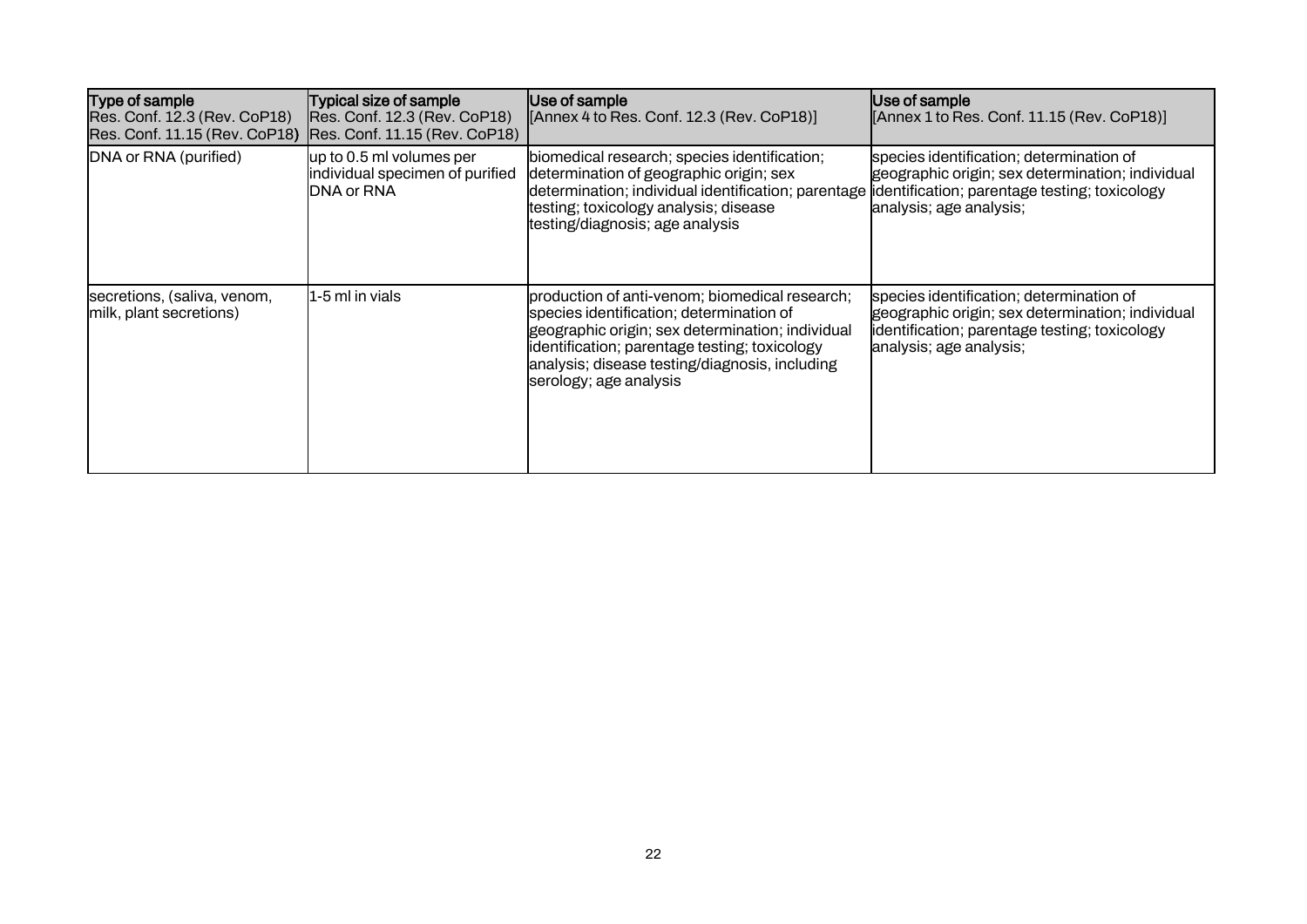# <span id="page-22-0"></span>**Annex 2. Examples of the use of SP by CITES Parties**

In response to Notification to the Parties No. 2017/071, Parties provided information on the use and experience with SP. These are included in information [document SC70 Inf. 4](https://cites.org/sites/default/files/eng/com/sc/70/Inf/E-SC70-Inf-04.pdf) (English only). The examples below are taken from this document.

#### Australia

Australia uses simplified procedures for the following purposes:

- a) Identification, training, education and enforcement purposes;
- b) Moving biological samples of unknown species;
- c) Emergency provisions;
- d) In other cases, using Australia's multiple consignment authorities (MCAs).

The Australian CITES Management Authority has determined that some commercial exports, reexports and imports of species listed on Appendix II to CITES represent a low risk to the conservation of the species concerned. For these international movements, the Management Authority can issue a multiple consignment authority, which authorises the holder to generate individual export permits to accompany individual shipments. The Australian CITES Management Authority must be informed of the details of each shipment that occurs under the authority. This advice can be cross checked with export and import data collected by border authorities. The Management Authority can revoke multiple consignment authorities where necessary, and maintains records of individuals and businesses considered eligible to use multiple consignment authorities. A multiple consignment authority is limited to a particular exporter, for specified species and product types. The authority is valid for up to six months. If the exporter is not a primary producer, the authority will be for a defined quantity, based on evidence of the quantity held by the exporter. If the exporter is a primary producer, the authority will not necessarily define a quantitative limit. The multiple consignment authority is issued on the condition that exported quantities will be within any quota set by the approved programme. Shipments must be acquitted, and acquitted quantities are recorded for monitoring purposes. Australia's international wildlife trade law allows for the use of multiple consignment authorities, provided the fundamental requirements of CITES are met, i.e. the Scientific Authority has determined the trade will not be detrimental, the specimen was legally acquired from an approved programme, or the exporting country has given permission of the export or re-export of the specimens.

#### Canada

The simplified processes (mainly referred to as multi-shipment permitting in Canada) are used based on an initial verification of the legal origin and source of the material which will be exported over a 6 month period under a CITES export authorization. This simplified method is only used when permittees have shown over time that they fully understand the CITES requirements and processes. This "privilege" can be revoked if the Canadian Management Authority deems that the permit holder has contravened the procedures outlined for the use of this type of permit. Multi-shipment permits will be partially filled out by the CITES permit office – permittee information, species and description of specimen. The permit holder will fill out the consignee information and the quantities being shipped. The cases where these permits are issued in Canada include:

a. Commercial export of American ginseng root (Panax quinquefolius) sourced from registered ginseng producers. There are large farms where ginseng is cultivated in Canada, producing tons of ginseng for export each year. Permits are issued to allow multiple shipments of ginseng from these farmers or distributors that source their ginseng from the registered farms.

b. Export of live artificially propagated plants grown in nurseries/greenhouses from verified parental stock.

c. Biomedical samples taken from colonies of macaques which are kept in university or private research laboratories. The origin of the macaques in the colonies is verified before granting of the permits to ship samples from those macaques. The multi-shipment permits are also useful for these laboratories in case of emergency situations (e.g. monkey bites), since samples from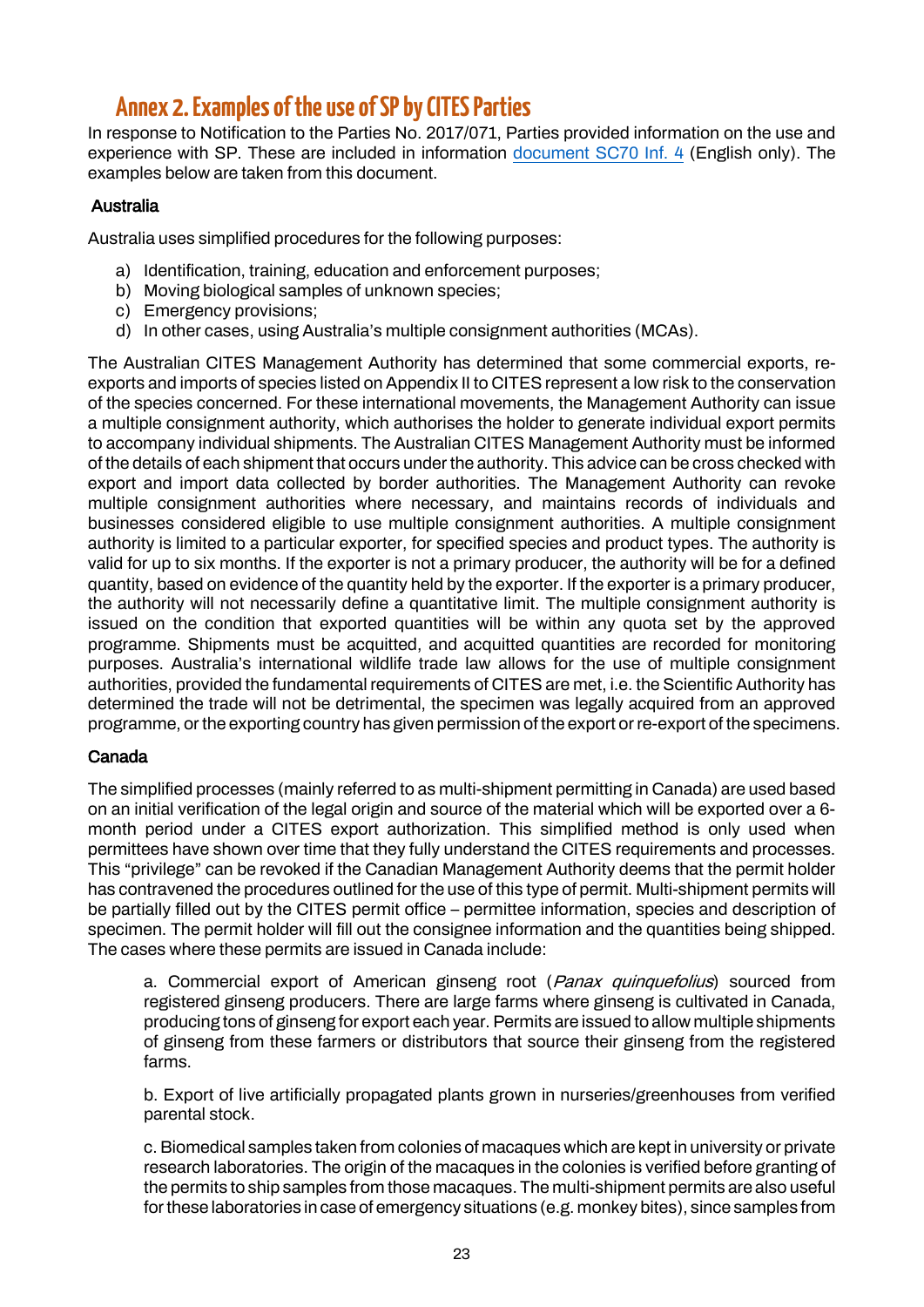the monkey must be tested in qualified laboratories in the shortest delay possible for diseases which could infect the injured human.

d. Export of leather products (e.g. boots, watchstraps) made from skins (alligator, python, arapaima, etc) which were imported into Canada. Small to medium sized manufacturers of leather products import volumes of skins with which they make products for export. The origin of the skins and the quantities are verified before allowing the multiple shipment permits to be used.

e. Export of wood products (e.g. guitars, woodworking tools) made from wood (rosewood, bubinga) imported into Canada. Medium to large sized manufactures of wood products import volumes of wood, or have declared their stocks of pre-convention wood, which they use to make their products for export. The origin and quantities are verified before allowing the issuance of multi-shipment permits.

f. A pilot project is underway to determine whether the simplified multi-shipment procedure can work with Canadian captive breeders. One reptile breeder has been allowed so far to test out the use of this process. His parental stock and breeding history have been recorded and tracked. To date, this process seems to be working, so this process may be expanded to other approved captive breeders. There are only a small number of reptile breeders in Canada for which this procedure might apply.

Further information about the use of simplified procedures by Canada can be found in information document SC70 Inf. 4 and on [https://www.canada.ca/en/environment-climate](https://www.canada.ca/en/environment-climate-change/services/convention-international-trade-endangered-species/non-detriment-findings/american-ginseng-exporter-notice.)[change/services/convention-international-trade-endangered-species/non-detriment](https://www.canada.ca/en/environment-climate-change/services/convention-international-trade-endangered-species/non-detriment-findings/american-ginseng-exporter-notice.)[findings/american-ginseng-exporter-notice.](https://www.canada.ca/en/environment-climate-change/services/convention-international-trade-endangered-species/non-detriment-findings/american-ginseng-exporter-notice.)[html](https://www.canada.ca/en/environment-climate-change/services/convention-international-trade-endangered-species/non-detriment-findings/american-ginseng-exporter-notice.html)

#### France

As of January 2018, two laboratories are licensed for simplified procedures with regard to certain trade in biological samples and about 100 companies for simplified procedures with regard to export or re-export of dead specimens (some of those companies have several retail points, which all have their own contracts, thus more than 150 contracts have been signed). Simplified procedures with regard to re-export of dead specimens are especially appreciated by leather products industries. Some pharmaceutical and cosmetic companies, as well as musical instrument makers are also benefiting from these simplified procedures (in 2017, following the listing of *Dalbergia* spp, simplified procedures were extended to rosewood products companies). In 2016, 16,423 re-export certificates and 152 export permits were issued through simplified procedures (respectively 11,171 and 204 in 2015). Almost all of them concerned dead specimens (specimen codes LPS, LPS, MED, CAR, etc)

#### Germany

The simplified procedures have not been used for certain trade in biological samples in Germany. In 2017, there were three registered applicants/firms/companies where 'simplified procedures' under Article 19 Commission Regulation (EC) No 865/2006 were applied:

1. Cosmetic products or extracts for cosmetics known as 'caviar crème' containing very small portions of captive bred specimens of the species Acipenser baerii, Acipenser gneldenstaedtii and Acipenser transmontanus.

2. Snake venom for medical products using the species *Daboia russelii* (CITES App. III) from captive bred specimens, imported mainly from USA and to a lesser extent from Sweden.

3. Medical products (MED) using wild specimens of the plant species *Cyclamen* purpurascens (medicine), originated in France. Taking from the wild has been allowed by the competent regional authority in France. The products do contain only a very small share (homeopathy) of the protected plant species.

In general, 'simplified procedures' are less burdensome for personal resources in CITES MAs when there is a certain amount of applications and when the applicant is able to complete boxes in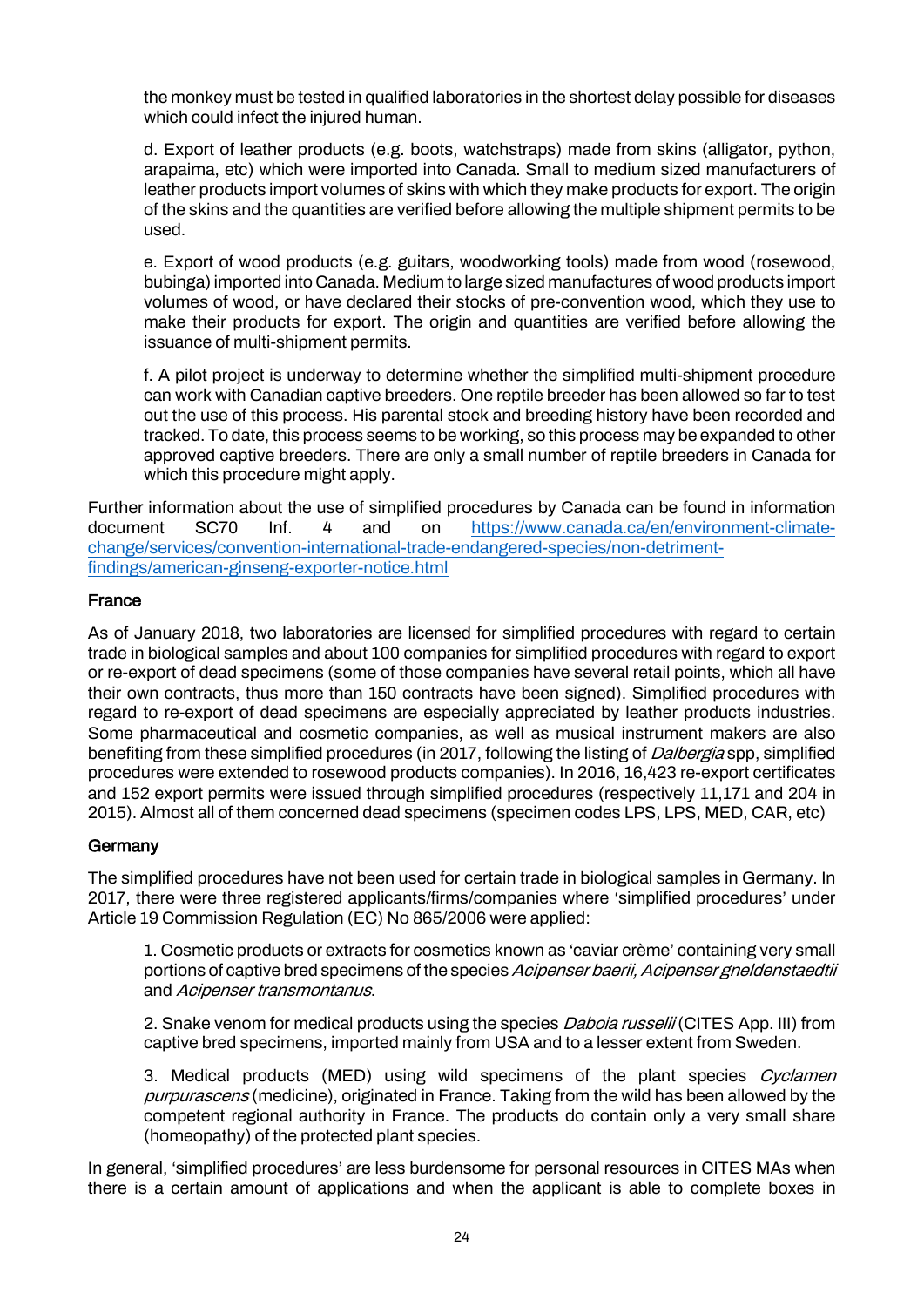documents without any mistakes. Germany is reporting on actual trade and it is controlled whether permits were used or not.

## Spain

The kind of simplified procedure for issuance of permits and certificates most used in Spain is the issuance of pre-issued re-export certificates for small leather items and wooden musical instruments made with CITES Appendix II species, that are sold by *bona fide* shops to tourists. The re-export certificates are issued with all the details except the country of destination and the data of the consignee, which are filled in by the shop at the time of the sale. A few of these re-export certificates are submitted to the exporting Customs Office to clear the shipment and complete box 27; it seems that most of these transactions are not declared to the exporting Customs office, but we have no information about the presentation of the re-export certificate to the country of destination Authorities. This kind of pre-issued certificates is highly appreciated by the traders and allow them to obtain the relevant CITES paperwork without delay, although perhaps the submission to the Customs Office is an aspect that should be improved in each State.

## USA

The United States has implemented the simplified procedures through its CITES Regulation[s 50 CFR](https://www.ecfr.gov/cgi-bin/text-idx?SID=e574cb26c20b9432044501ab76b9b2c8&mc=true&node=se50.9.23_151&rgn=div8)  [23.51.](https://www.ecfr.gov/cgi-bin/text-idx?SID=e574cb26c20b9432044501ab76b9b2c8&mc=true&node=se50.9.23_151&rgn=div8) In accordance with Resolution Conf. 12.3 (Rev. CoP18), to facilitate the issuance of CITES documents for trade that will have a negligible impact or no impact on the conservation of the species concerned, the U.S. Management Authority has developed a procedure for creating "master files." Master files are developed primarily for commercial applicants that have large inventories, have the need for multiple shipments over a short period of time, whose recipients and quantities to be exported or reexported do not remain the same from shipment to shipment, and where the species concerned are not of high conservation concern. When establishing a master file, the U.S. Management Authority, in consultation with the U.S. Scientific Authority when applicable, evaluates the application, including information on the applicant's entire inventory (or the projected inventory for the near future, e.g., for artificially propagated plants) to be exported under the authorization established by the master file, to ensure that the proposed trade meets CITES provisions and the criteria in regulations 50 CFR 23.51. Once the evaluation is completed and the master file is established, the U.S. Management Authority will issue partially completed CITES documents. Typically, the blocks for the consignee, quantity, and, if for re-export authorization, the country of last export, are left blank on partially completed documents, with specific instructions on the face of the document for the permittee to include the missing information.